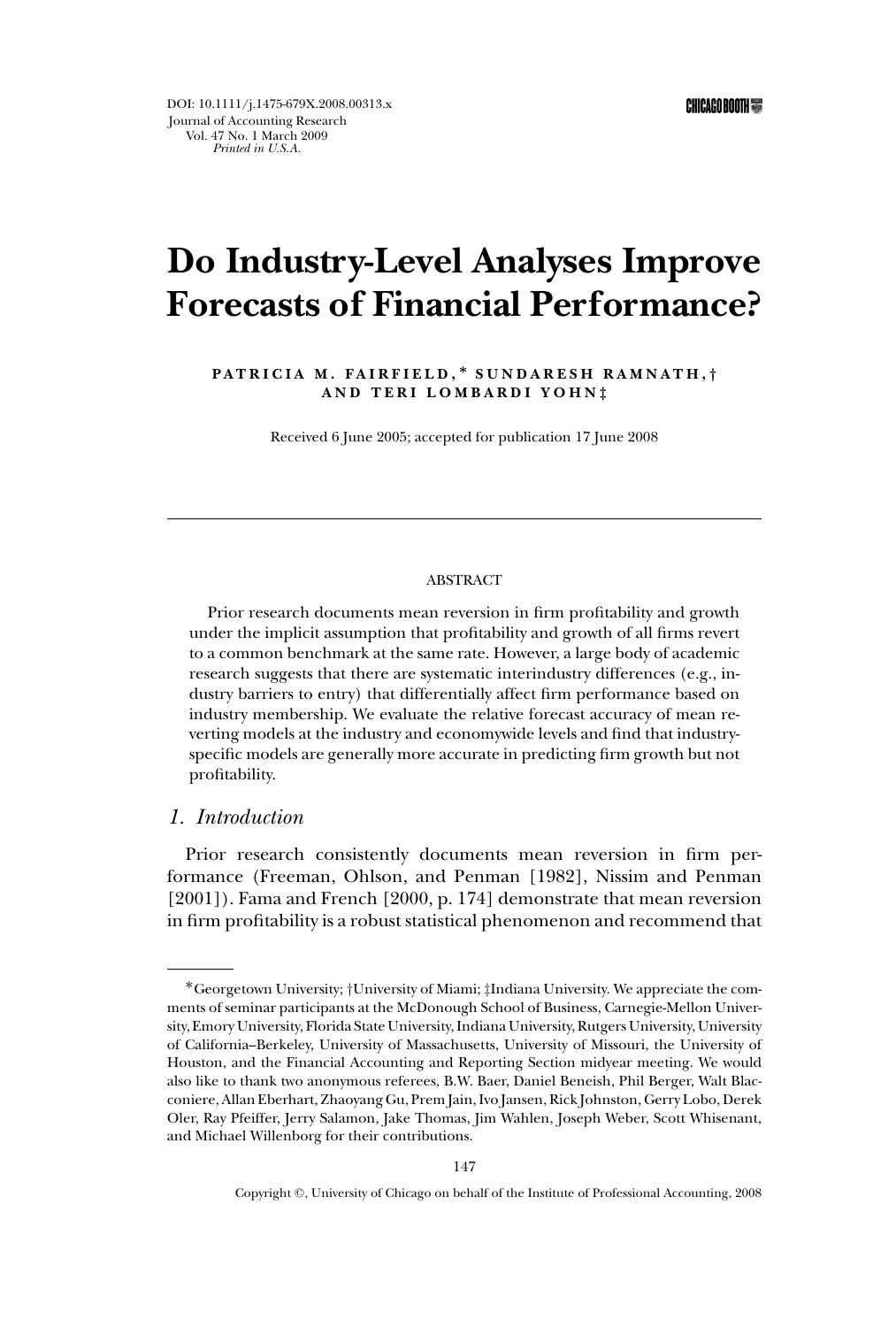"forecasts of earnings (e.g., by security analysts) should exploit the mean reversion in profitability." The implicit assumption in many of the prior studies of mean reversion is that profitability and growth of *all* firms revert to a common benchmark at the same rate (Fairfield, Sweeney, and Yohn [1996], Fama and French [2000]). However, a large body of academic research argues that there are systematic interindustry differences (e.g., industry barriers to entry) that differentially affect firm performance, suggesting that mean reversion in firm performance may be an industry-specific rather than an economywide phenomenon.

These conflicting perspectives are reflected in the academic literature. While some researchers assume that firm performance reverts to an economywide benchmark (Ohlson and Juettner-Nauroth [2005]), others assume that it reverts to an industry-specific benchmark (Gebhardt, Lee, and Swaminathan [2001]). Although important to academic research, accurately describing the mean reverting process is more than an academic exercise accurate predictions of firm performance are important for price formation in efficient markets. If mean reversion contributes to predictability of firm performance and the mean reversion parameters differ systematically across industries, then it follows that industry-level prediction models will provide more accurate forecasts of firm performance than economywide models. We provide evidence on this issue by evaluating the relative performance of mean reverting models at the industry and economywide levels.

The support for industry-specific mean reversion stems from a large body of research suggesting that industry membership is a fundamental determinant of firm performance (e.g., King [1966], Schmalensee [1985]). Reflecting this perspective, financial institutions commonly organize research personnel by industry or sector, and analysts routinely benchmark a firm's performance to its industry. Industry-specific models of firm performance are appropriate if economic differences across industries, such as product demand, barriers to entry, or business risk, induce differences in the level or persistence of firm performance.

The descriptive validity of industry-specific performance models is, however, questioned in other research. Cubbin and Geroski [1987] report that industry effects are negligible and that firm profitability depends on firmspecific characteristics such as firm size and market share. Porter [1979] argues that firm profitability depends on the "structure *within* industries" and that profitability differs between "strategic groups" within an industry. Mills and Schumann [1985] argue that, even in equilibrium, firms within an industry could have heterogeneous cost structures, suggesting sustainable differences in profitability even among firms in the same industry. In addition, MacKay and Phillips [2005] present empirical evidence that firms within the same industry have persistently different capital structures and financial performance. Heterogeneity within industries and/or homogeneity across industries will reduce or eliminate the incremental benefits of industry-level forecasting models.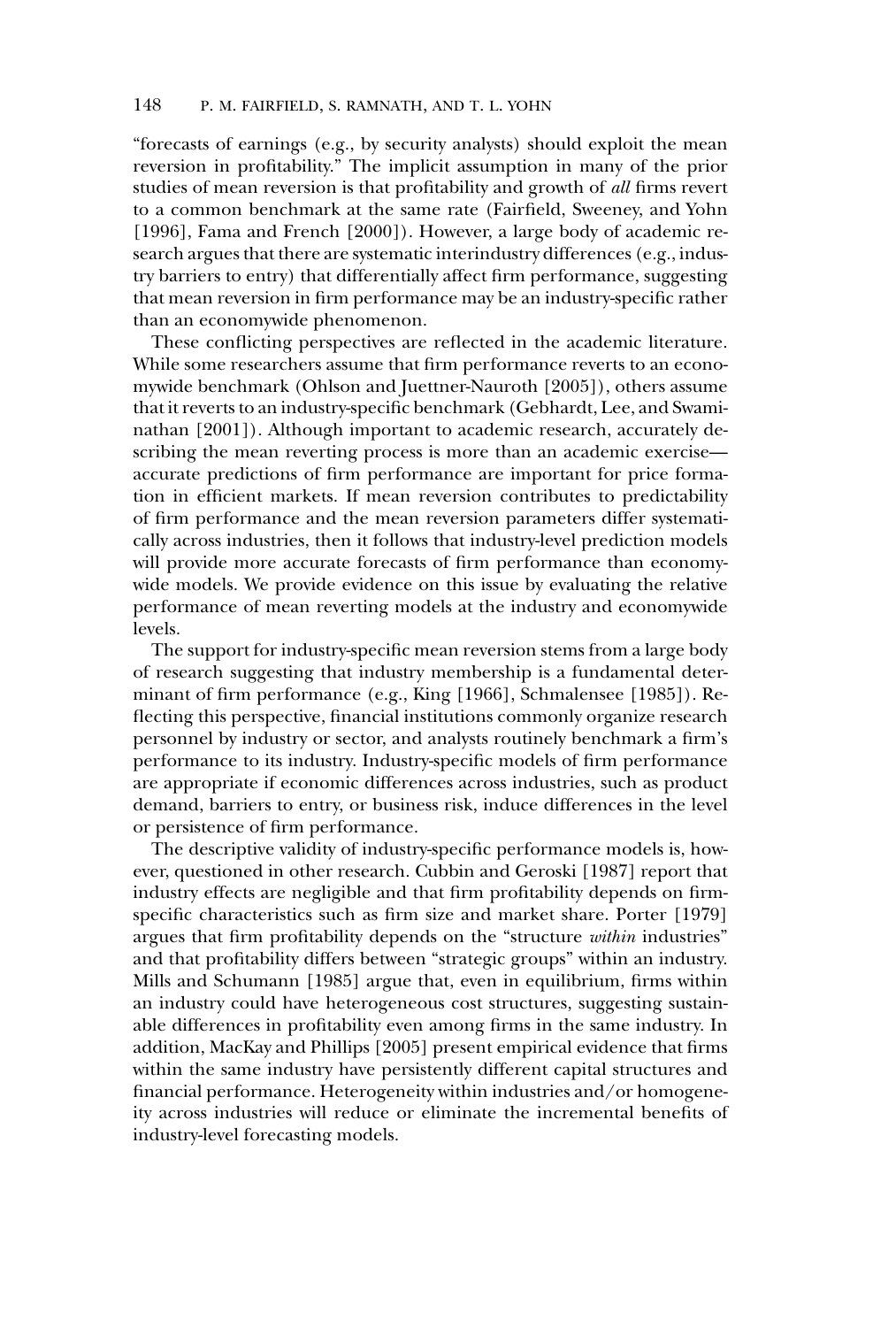In light of the conflicting views on the relation between industry membership and firm performance, we examine the incremental information in industry-level analyses, compared to an economywide analysis, for predicting firm profitability and growth.<sup>1</sup> We use parsimonious first-order autoregressive forecasting models for profitability and growth where current profitability (growth) is modeled primarily as a linear function of lagged profitability (growth). We investigate the out-of-sample predictive accuracy of industryspecific versus economywide forecasting models of three measures of firm growth and two measures of firm profitability. To select these measures of firm performance, we refer to the residual income valuation model, which models firm value as a function of return on equity and growth in book value (Ohlson [1995], Feltham and Ohlson [1995], Nissim and Penman [2001]). We further examine the importance of industry-level analysis for forecasting the drivers of enterprise value—return on net operating assets and growth in net operating assets. We also examine the incremental predictive accuracy of industry-level models in forecasting sales growth, which is the fundamental driver of firm growth.

For each performance metric, we compare out-of-sample forecast errors from industry-specific and economywide models for both short-term forecasts (one year ahead) and long-term forecasts (five years ahead). Prior research suggests that short-term forecasts are important to analysts and investors (Brown [1993]). Moreover, the mean reversion evidence from prior research mostly relates to year-ahead firm performance (Freeman, Ohlson, and Penman [1982], Fama and French [2000]). We examine longer-term forecasts because the effect of industry membership on firm performance may not be immediate (Mueller and Raunig [1999]).

We find that industry-specific models are incrementally informative in predicting firm growth but not firm profitability. Specifically, we find that industry-specific models generate more accurate out-of-sample forecasts of short-term and long-term sales growth compared to economywide models. This evidence is not surprising because firms' sales growth depends on changes in product demand, which are generally determined at the industry level. We also find some evidence that long-term (but not short-term) forecasts of growth in book value and growth in net operating assets are significantly more accurate using industry-specific models. The evidence suggests that over longer forecast horizons firms' investment decisions are similarly influenced by changes in demand at the industry level.

In contrast to the results for growth metrics, we find no incremental information in industry-level analysis for forecasting profitability either in the short run or in the long run. The superiority of industry-specific models in predicting revenue growth, but not profitability, is consistent with the existence of sustainable differences in cost structures across firms within

 $^{\rm 1}$  Industry comparisons may be useful on many levels, including evaluations of management performance. We provide no evidence on their usefulness in contexts other than predicting profitability and growth.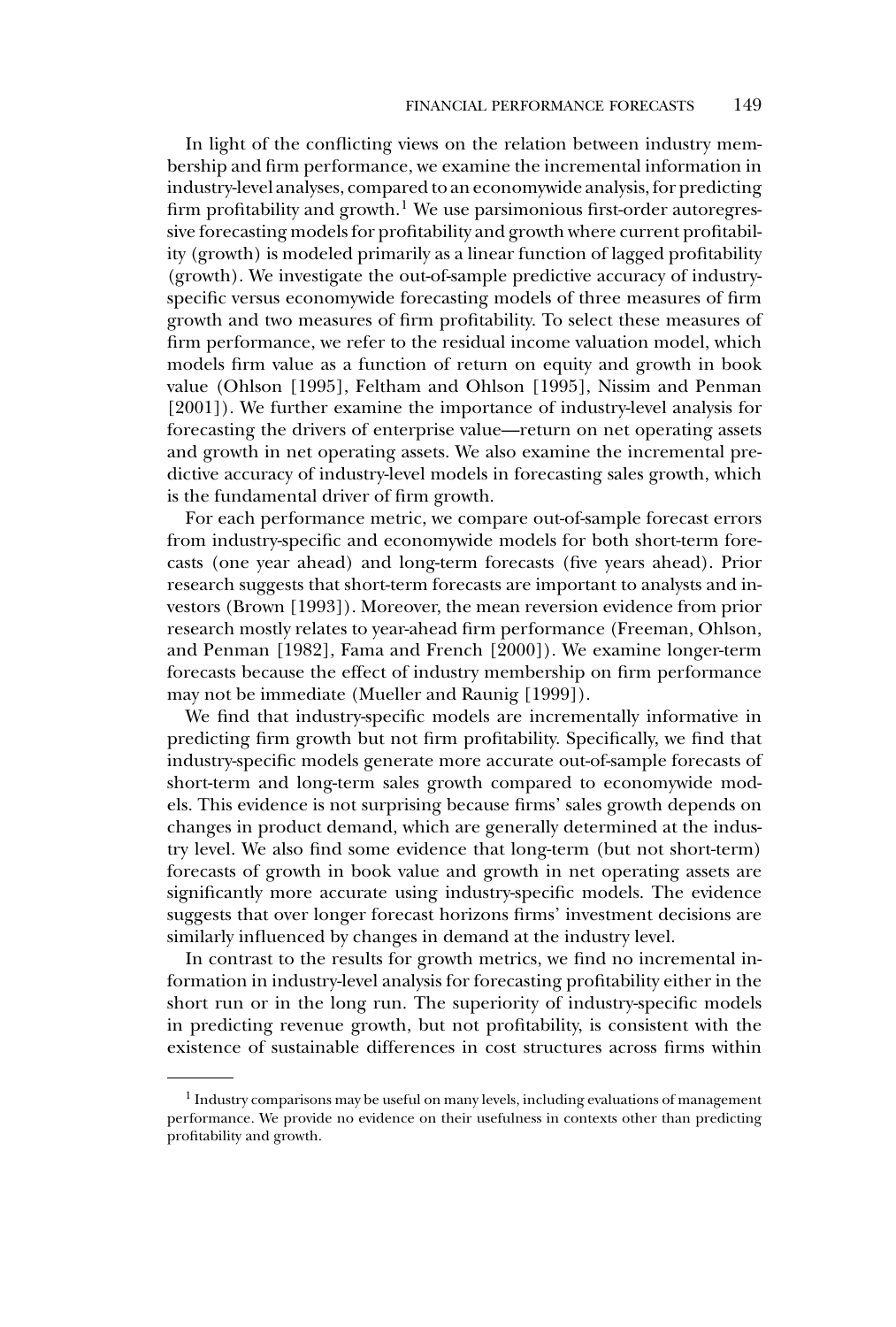the same industry (Mills and Schumann [1985], Lippman, McCardle, and Rumelt [1991], Williams [1995]). Our results are also consistent with findings in prior research on segment information that the use of segmentlevel data improves revenue predictions but not earnings predictions (e.g., Collins [1976]).

To better understand the role of industry information in market expectations, we also examine whether the behavior of analysts and investors is consistent with our overall evidence that industry-level models provide more accurate forecasts of sales growth but not profitability. We find that Value Line analysts' year-ahead sales growth and return on equity forecasts are more closely associated with the more accurate prediction model—the industry-specific model for sales growth and the economywide model for return on equity. We also examine year-ahead returns to hedge portfolios constructed using sales growth and profitability predictions from the two competing models and find that investors appear to efficiently incorporate industry information into stock prices.

While our research provides evidence on the broader issue of mean reversion in firm performance, the results have particular implications for studies that rely on estimates of long-run firm performance. One such area is the fast growing literature on firms' cost of capital estimation, in which researchers assume firm profitability converges to a specific benchmark. Botosan and Plumlee [2005] point out that cost of capital estimates used in the academic literature differ primarily in the terminal value assumption, which is driven by the particular profitability benchmark selected. In computing terminal value estimates, some researchers assume that long-run firm profitability converges to industry benchmarks (e.g., Gebhardt, Lee, and Swaminathan [2001]), while others assume that firm profitability converges to an economywide benchmark (e.g., Ohlson and Juettner-Nauroth [2005]). We evaluate the appropriateness of these different assumptions by examining the path of firm return on equity (ROE) over long horizons, up to 12 years, and find that, on average, firms' long-run ROEs are closer to current economywide benchmarks than to industry-specific benchmarks. A direct implication of this finding, which is consistent with our prior results, is that cost of capital estimates are systematically biased if industry-specific profitability benchmarks are used in the terminal value assumptions.<sup>2</sup>

Our results also contribute to research that seeks to identify abnormal firm performance. We note that researchers often control for industry performance in assessing firms' future abnormal performance. Our results suggest that industry controls may be appropriate for growth metrics but not for profitability metrics. The evidence regarding profitability is consistent with the findings in Barber and Lyon [1996] that, in detecting abnormal

 $^2$  Most studies estimate the cost of capital as the discount rate that equates estimated future cash flows to current value (stock price). If the estimates of future cash flows are biased upward (downward), the rate of return that equates future cash flows to current value will also be biased upward (downward).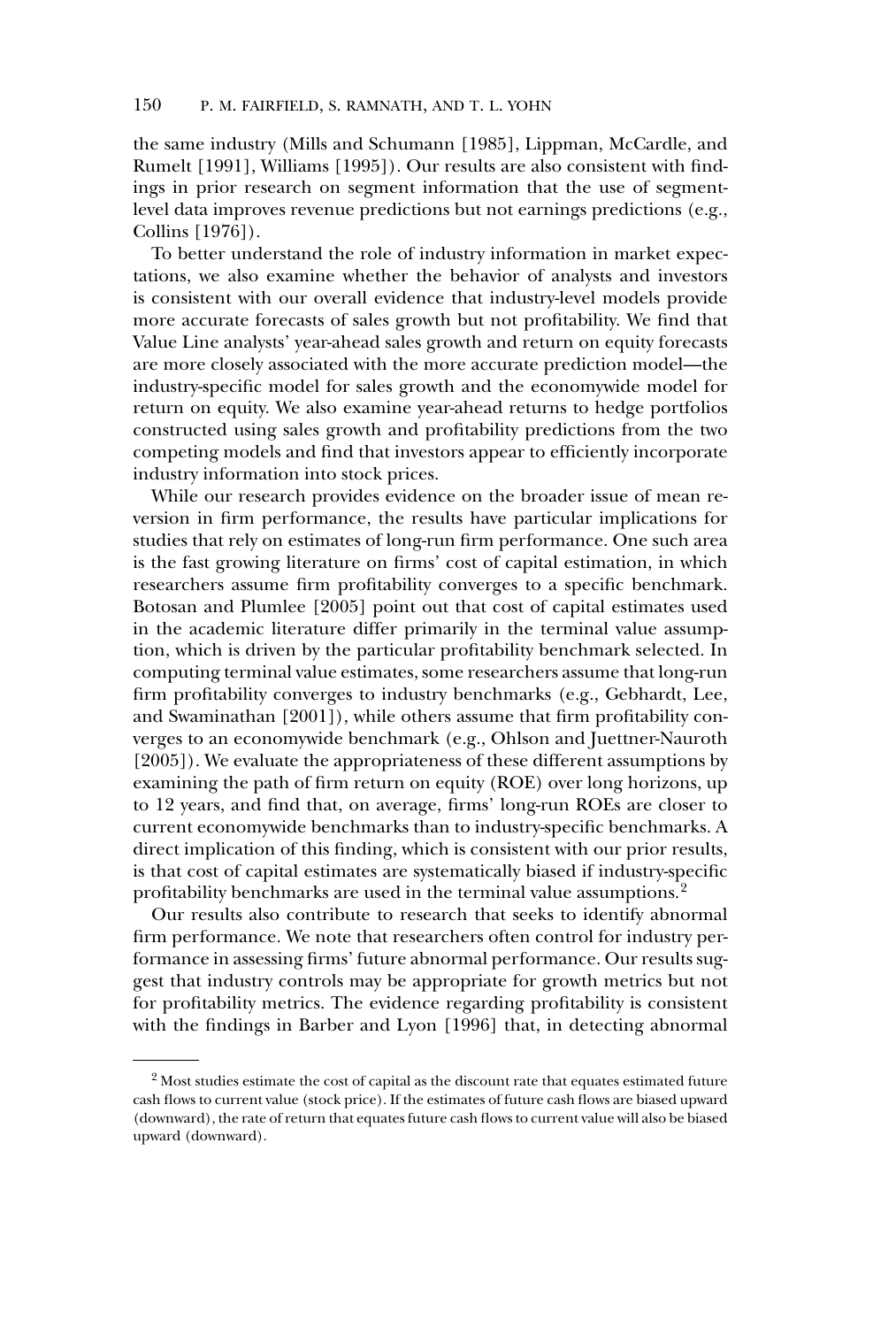firm profitability around corporate events, controlling for lagged firm profitability is more important than controlling for industry membership. The results are also consistent with the findings in Kothari, Leone, and Wasley [2005] that matching on firm profitability is more important in determining "abnormal" accruals than industry matching, suggesting that the accrual processes of firms are affected more by performance than by industry membership.

We note that our results do not suggest that there is no role for industrylevel analysis in predicting future profitability. We only examine parsimonious models of mean reversion that have been used in previous research; industry-level analysis may be useful when other information is incorporated or when more sophisticated models are used. In addition, the results do not suggest that industry-level analysis is not useful for predicting profitability for all industries. In fact, we find evidence that industry-level analysis improves profitability predictions in industries that are less exposed to economywide forces, such as regulated industries, industries with high barriers to entry, and industries with larger firms. Our results, however, demonstrate that parsimonious forecasting models applied at the industry level do not, on average, provide incremental information over an economywide analysis for predicting firm profitability.

The rest of the paper is organized as follows. In the next section we discuss evidence on the influence of industry characteristics on firm performance. In section 3, we describe the data selection process and discuss overall data characteristics. In section 4, we present and discuss the empirical models used and the main results of the paper. Section 5 examines long-term profitability and growth forecasts. In section 6, we investigate whether analyst and investor behavior corresponds to our empirical findings. Section 7 presents additional analyses, and in the final section we discuss conclusions and implications of our study.

## *2. Industry Analysis and Forecasts of Future Growth and Profitability*

Mean reversion in profitability and growth is well documented in the literature (Freeman, Ohlson, and Penman [1982], Fama and French [2000], Nissim and Penman [2001]).<sup>3</sup> However, prior research does not address the question of whether the mean reversion process is best modeled using industry-specific or economywide parameters. Pooling firms across industries (as in, e.g., Fama and French [2000]) forces the estimated impact of current firm performance on future firm performance to be uniform across

<sup>&</sup>lt;sup>3</sup> To illustrate the concept of mean reversion, consider a simple univariate time-series model of the form:

 $X_{i,t} = \alpha + \beta X_{i,t-1}$ . If  $\beta = 0$ , *X* is fully mean reverting;  $\beta = 1$ , implies a fully persistent or random walk process. Prior studies report values of  $\beta$  between 0 and 1 for profitability and growth, consistent with partial mean reversion.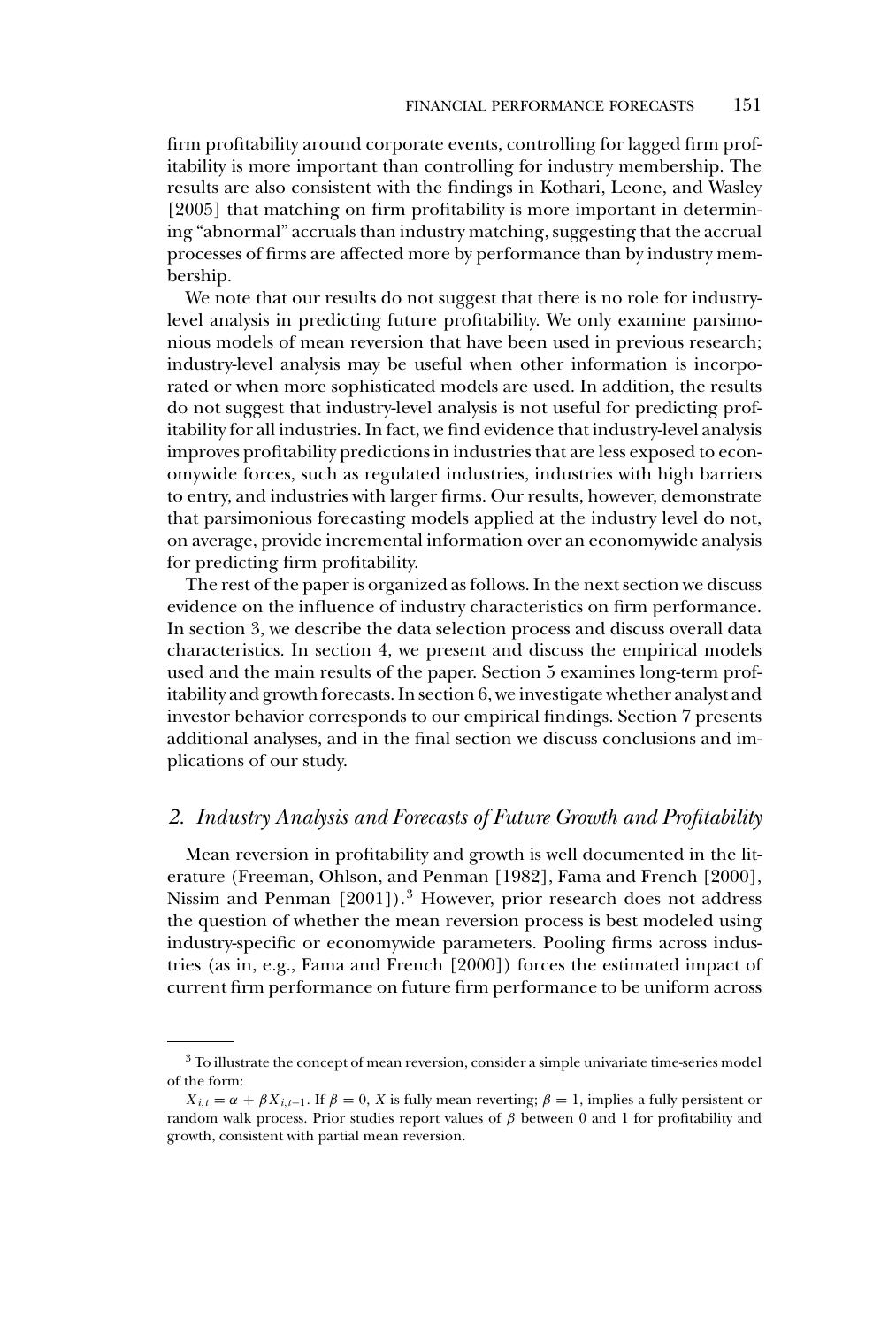all firms, irrespective of industry.<sup>4</sup> An economywide estimation model is appropriate if, on average, all firms converge at the same rate to economywide benchmarks, for example, due to general competitive forces (Stigler [1963]).

However, research suggests that the benchmark to which firm profitability converges may differ systematically across industries. Schmalensee [1985] reports that industry effects explain much of the variation in firm profitability and that firm effects are negligible. Soliman [2005] shows an association between the components of firm operating profitability and industry membership. Studies in industrial organization consistently report a positive relation between industry concentration and industry profitability (Bain [1951], Mann [1966]). Average industry profitability may be higher in industries with higher risk (Fama and French [2000]), with higher barriers to entry (Cheng [2005]), with more conservative accounting (Cheng [2005]), and with a higher concentration of sales (Bain [1951], Demsetz [1973], Cheng [2005]). Other studies argue that the *rate* of mean reversion in firm profitability may depend on industry characteristics such as entry barriers (Kothari [2001], Cheng [2005]), economies of scale (Waring [1996]), capital intensity (Waring [1996]), and accounting practices that differ across industries (Cheng [2005]). If, as suggested by these studies, performance benchmarks and/or the rate of mean reversion differ across industries, we expect industry-specific forecasting models to predict firm performance more accurately than economywide models.

In contrast, other studies report that industry effects on individual firm performance are statistically and economically small (e.g., Brown and Ball [1967], Meyers [1973]). Evidence demonstrates that firm-specific characteristics dominate industry effects in explaining firm performance (Cubbin and Geroski [1987], Rumelt [1991], Mauri and Michaels [1998], Spanos, Zaralis, and Lioukas [2004]). Other studies document that profit rates of individual firms vary widely and do not converge to industry benchmarks even over long periods (e.g., Mueller and Raunig [1999]). Mackay and Phillips [2005, p. 1435] examine the effect of industry membership on capital structure and performance and conclude that "industry equilibrium forces may act to sustain intraindustry diversity rather than smooth it away." Barber and Lyon [1996] also report that industry effects are insignificant in explaining future abnormal firm performance.

Even if firm performance is affected by industry membership, the relation between firm and industry performance may be sensitive to the performance metric selected. Evidence from prior research suggests that revenues are more likely to be affected by industry membership than other growth or profitability measures. Givoly, Hayn, and D'Souza [1999] find a stronger correlation between firm sales and industry sales than between firm

<sup>4</sup> Fama and French [2000, p. 165] acknowledge the importance of industry effects and suggest that "More extensive tests for industry effects, would, of course, also be reasonable."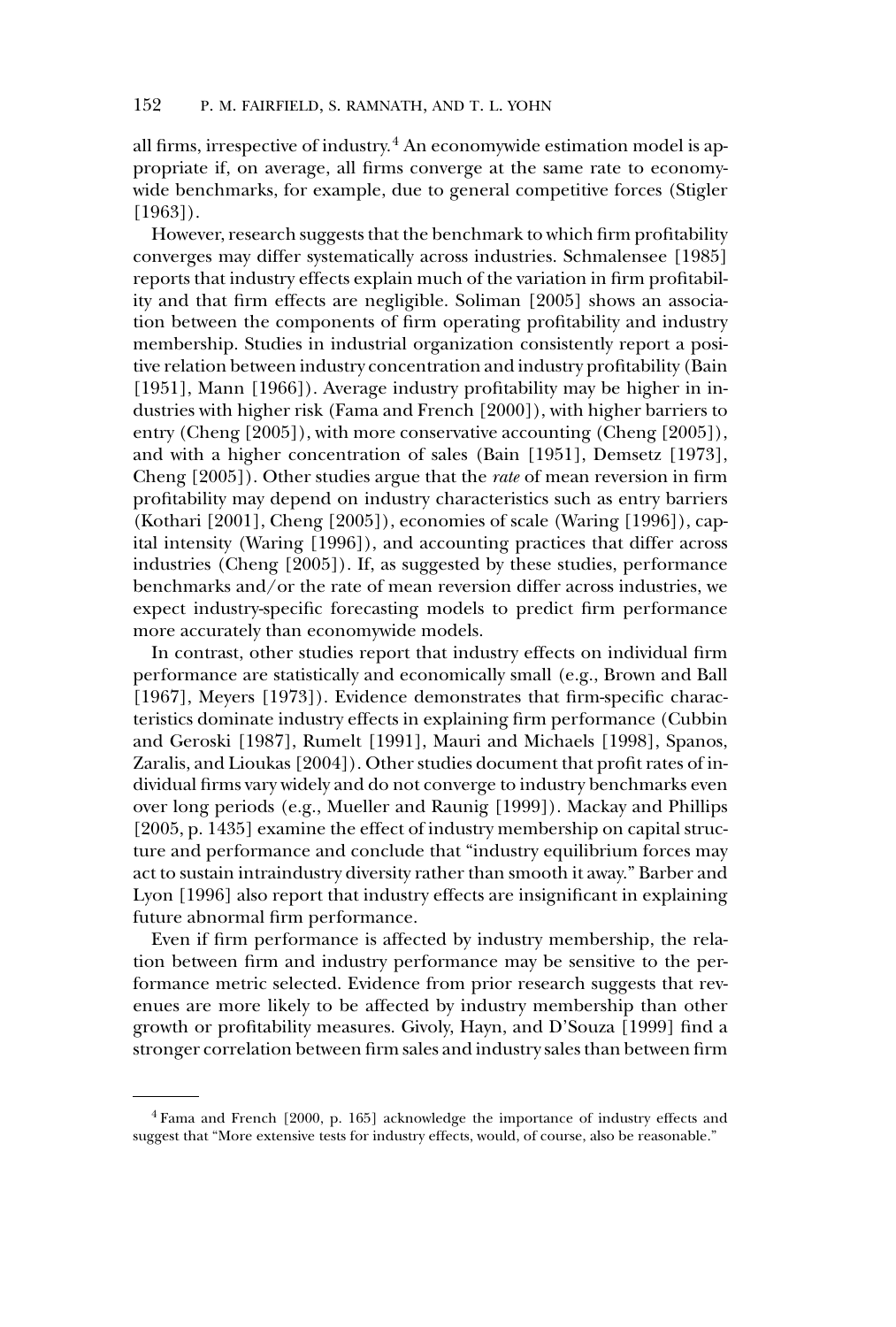profits and industry profits, implying that cost structures exhibit greater variability than revenues within industries. Mills and Schumann [1985], Lippman, McCardle, and Rumelt [1991], and Williams [1995] argue that the core firms in an industry are likely to be high fixed cost producers whereas other firms (in the fringe) may have more flexible cost structures to meet varying demand in the industry. Ertimur, Livnat, and Martikainan [2003] argue that revenues are less subject to firm-specific aggregation and accounting measurement issues than expenses. Finally, most industry definitions group firms based on the product market in which they have primary operations.<sup>5</sup> Thus, by construction, industry groupings are more likely to pick up similarities in revenue growth than other measures of firm performance.

In summary, although extant research clearly documents that firm performance is mean reverting, the literature does not provide direct evidence on whether the well-documented mean reversion is an industry-specific or an economywide phenomenon. While some research suggests that industry membership influences future firm performance, others argue that industry effects are unimportant. Moreover, evidence from previous research suggests that industry effects may even differ across performance metrics. By comparing out-of-sample forecast errors from economywide forecasting models to the errors from industry-specific models for different measures of firm growth and firm profitability we provide empirical evidence on this issue.

## *3. Variable Definitions and Descriptive Statistics*

We examine the usefulness of industry-level analyses in predicting three measures of growth, growth in book value (*GBV* ), growth in net operating assets (*GNOA*), and growth in sales (*GSL*), and two measures of profitability, *ROE* and return on net operating assets (*RNOA*). All growth metrics are computed as the percentage change in the variable from the prior year to the current year. We define *ROE* using income before extraordinary items available for common stockholders in the numerator and average common shareholders' equity in the denominator. *RNOA* has net operating income (before any financing costs or investment income) in the numerator, and average net operating assets (operating assets net of operating liabilities) in the denominator. $6$  We summarize the definitions in table 1.

<sup>&</sup>lt;sup>5</sup> For example, Standard & Poor's (S&P) claims that Global Industry Classification Standard codes are designed to be more "market oriented" than "production oriented." See S&P's discussion at http://www.mscibarra.com/resources/pdfs/GICS FAQ.pdf.

 $6$  We replicate the forecast models and out-of-sample tests using operating assets rather than net operating assets, for both growth (growth in operating assets) and profitability (return on operating assets). The basic results are unchanged for both performance measures when we use operating assets rather than net operating assets.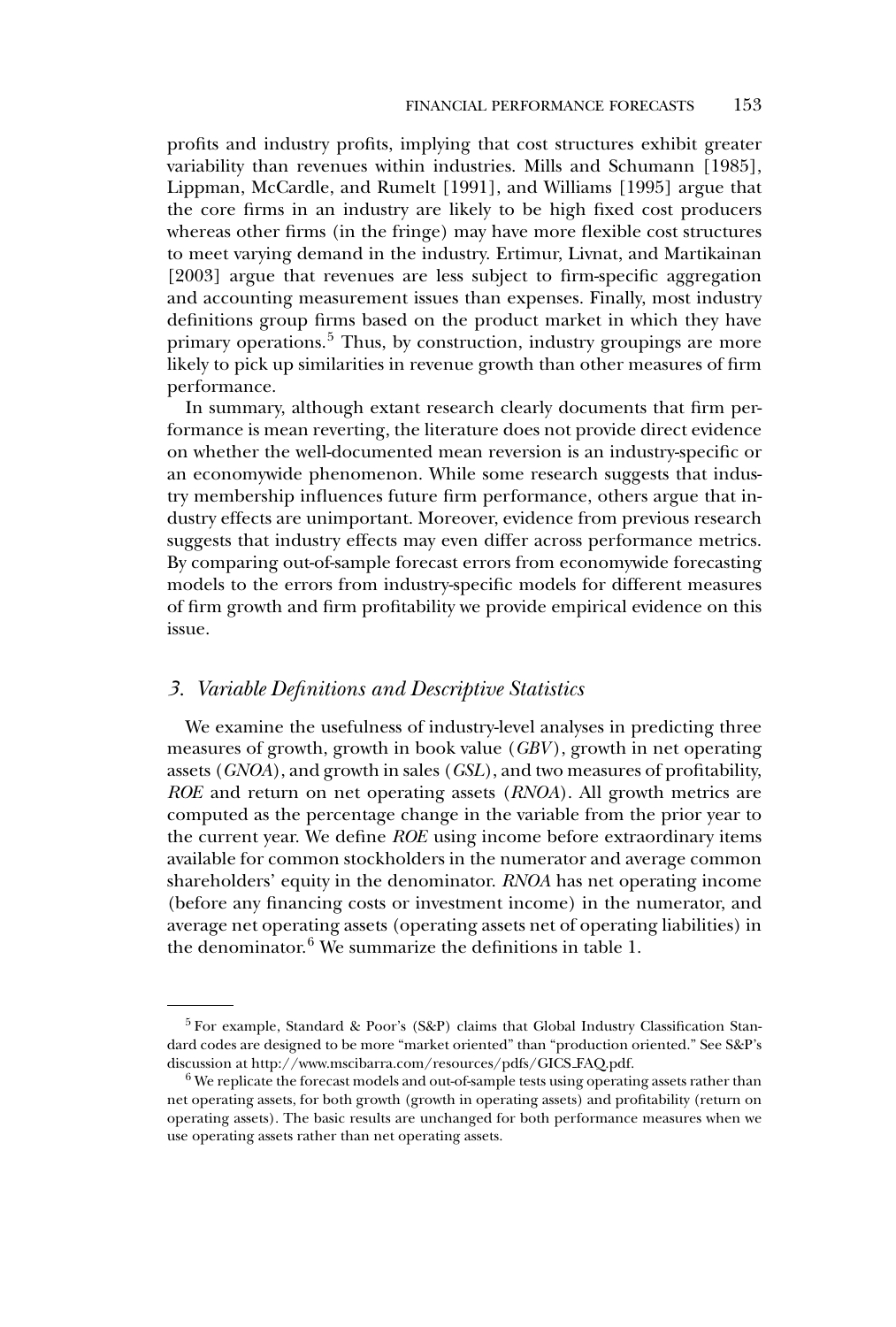|                | ranava Dephavons                                                  |                                                                                                                                                                                                             |
|----------------|-------------------------------------------------------------------|-------------------------------------------------------------------------------------------------------------------------------------------------------------------------------------------------------------|
| Variable Name  | Description                                                       | Computation                                                                                                                                                                                                 |
| $M_t$          | Income before extraordinary items—<br>available for common equity | Compustat data item 237                                                                                                                                                                                     |
| $BV_t$         | Common shareholders' equity                                       | Compustat data item 60                                                                                                                                                                                      |
| $OPINC_t$      | Operating income after depreciation<br>and amortization           | Compustat data item 178                                                                                                                                                                                     |
| <i>SALES</i> , | Net sales                                                         | Compustat data item 12                                                                                                                                                                                      |
| $NOA_t$        | Net operating assets                                              | Common stock $(\#60)$ + preferred<br>stock $(\text{\#}130)$ + long-term debt<br>$(\text{\#9}) +$ debt in current liabilities<br>$(\text{\#34})$ + minority interest (#38) –<br>cash and ST investments (#1) |
| $AVGBV_t$      | Average common equity                                             | $\frac{BV_t+BV_{t-1}}{2}$                                                                                                                                                                                   |
| $AVGNOA_t$     | Average net operating assets                                      | $\frac{NOA_t + NOA_{t-1}}{2}$                                                                                                                                                                               |
| $ROE_t$        | Return on equity                                                  | $\frac{NI_t}{AVGBV_t}$                                                                                                                                                                                      |
| $RNOA_t$       | Return on net operating assets                                    | $\frac{OPINC_t}{AVGNOA_t}$                                                                                                                                                                                  |
| $GBV_t$        | Growth in book value                                              | $\frac{BV_t - BV_{t-1}}{BV_{t-1}}$                                                                                                                                                                          |
| $GNOA_t$       | Growth in net operating assets                                    | $\frac{NOA_t - NOA_{t-1}}{NOA_{t-1}}$                                                                                                                                                                       |
| $GSL_t$        | Sales growth                                                      | $\frac{SALES_t - SALES_{t-1}}{SALES_{t-1}}$                                                                                                                                                                 |

**TABLE 1** *Variable Definitions*

In the main tables in the paper, we use the Global Industry Classification Standard (GICS) to define the industry to which a firm belongs.<sup>7</sup> Bhojraj, Lee, and Oler [2003] report that firms' profitability and growth measures generally have higher correlations with GICS-defined industry averages than with Standard Industrial Classification (SIC) codes, North American Industry Classification System (NAICS) codes, and the Fama–French classification system. In supplemental tests we find that the main results of this study are robust to alternative industry classification schemes.

We include all nonfinancial firms with data available on Compustat to compute the sales growth measure from 1969, and other ratios for the years 1979 to 2003.<sup>8</sup> We exclude financial firms with SIC codes from 6000 to 6999

 $<sup>7</sup>$  The GICS classification scheme became available only in 1990. We use the earliest available</sup> GICS code for observations in prior years. The GICS codes for individual firms appear to be fairly stable over time. Of the 5,232 unique firms in our sample, we find that 257 firms have a change in their GICS code over the period for which GICS data were available. Further, of the 257 firms that have at least one switch during this period, we find that many of these firms later switch back to the original GICS code. Deleting the switching firms from our sample does not alter the results.

<sup>&</sup>lt;sup>8</sup> All our prediction models are based on rolling coefficient estimates derived from 10 years of prior data. In addition, we use predictions of sales growth as an input to our profitability prediction models (details in section 4.2). For example, our profitability predictions for the first hold-out year (1989) are based on coefficient estimates of the profitability model estimated using firm-year observations from 1979 to 1988. The 1979 data used in the profitability model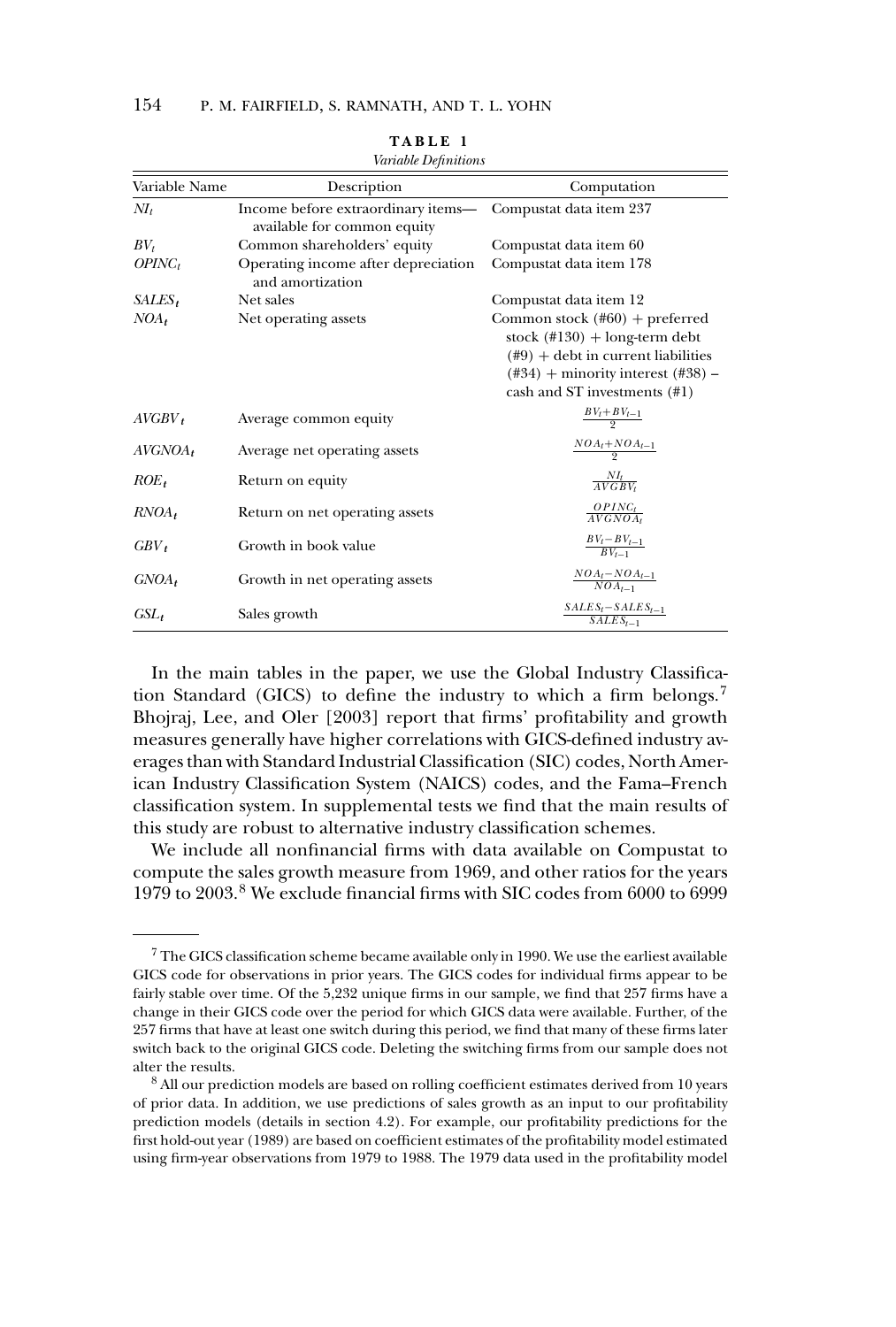because separation of their financial and operating activities for computation of *RNOA* and *NOA* is artificial.<sup>9</sup> Our hold-out period is the 15 years from 1989 to 2003.<sup>10</sup> We exclude firms with lagged sales and net operating assets less than \$10 million and with book value less than \$1 million to avoid the effect of small denominators. In addition, we exclude firm-years with an absolute value of *ROE* or *RNOA* greater than one. We also exclude firm-years with growth in net operating assets, book value, or sales over 100% to reduce the effect of acquisitions on the relation between lagged and current year variables. In the estimation period, all values of the dependent and independent variables are truncated at 1% and 99%.<sup>11</sup> However, in the prediction years we do not truncate based on the value of the dependent (prediction) variable to avoid any look-ahead bias. $12$ 

Table 2 reports descriptive statistics for the full sample, after the exclusions described above. Panel A reports the descriptive statistics for the firm-level ratios. The means and medians of the variables, reported in panel A, are similar to those reported in prior research. Average growth rates in sales and net operating assets are comparable at approximately 9% over the sample period. The mean *ROE* is 7.69% over the 15-year period. The mean *RNOA* is almost twice as high (14.80%), mainly because we use operating income after depreciation (Compustat #178), which excludes income taxes and nonoperating items. In panel B we report the Spearman (Pearson) correlations below (above) the diagonal for the firm ratios. All variables are positively correlated, with the highest correlations within profitability measures and within growth measures. Profitability measures show higher persistence than growth measures.

In panel C of table 2, we report median industry values of profitability and growth over the 15-year period from 1989 to 2003 (the hold-out period). The number of observations over the 15-year period ranges from a low of 124 (multi-utilities) to 2,151 (commercial services and supplies). The median values of all profitability and growth measures are positive in every industry over the 15-year period. Median sales growth ranges from 2.60% (marine) to 15.26% (health care providers). *ROE* ranges from 4.81% (biotech) to

include our sales growth prediction for 1979, which in turn is derived from the sales growth model that is estimated using data from 1969 to 1978. Thus, our prediction models require 20 years of prior data. However, we do not require that *individual* firms have 20 years of continuous data.

<sup>9</sup> We also examine predictions of *ROE* and *GBV* for a sample that includes financial firms. The relative performance of the economywide and industry-specific models is similar to their relative performance when financial firms are excluded.

 $10$  This period also aligns closely with the Value Line analyst forecast tests described later in the study.

<sup>&</sup>lt;sup>11</sup> We also perform the analyses after winsorizing all variables at their  $1\%$  (5%) and 99% (95%) values. The results are qualitatively similar to those reported in the tables for these alternative methods of dealing with outliers.

 $12$  To ensure that outliers in the prediction period do not drive the reported results, we also exclude observations in the 1% and 99% levels in the prediction years. Results (untabulated) are qualitatively similar to the reported results.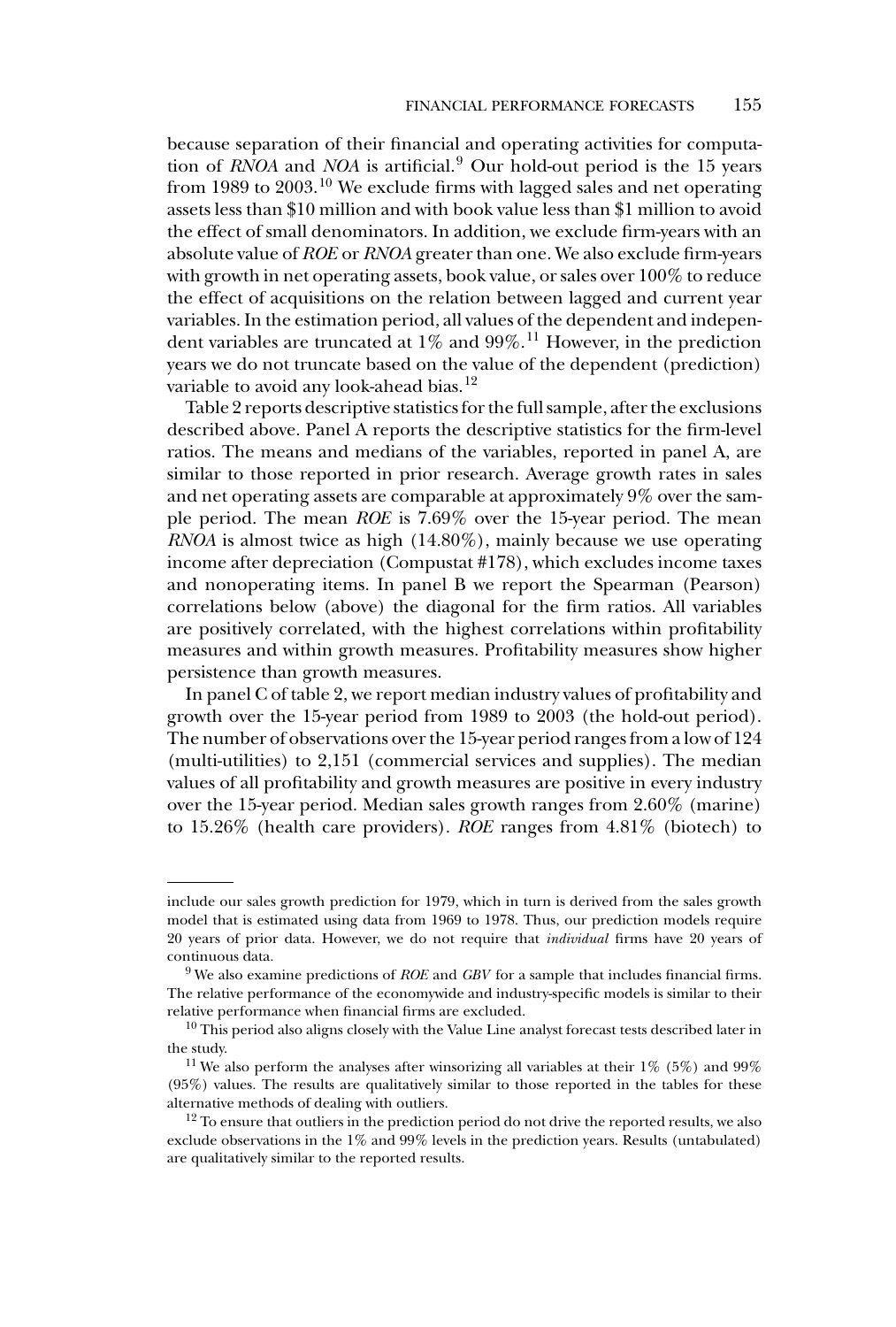|                                            |      |             |      |           | <b>Descriptive Statistics and Correlations</b>       |           |      |        |                                           |          |
|--------------------------------------------|------|-------------|------|-----------|------------------------------------------------------|-----------|------|--------|-------------------------------------------|----------|
| Panel A: Descriptive statistics            |      |             |      |           |                                                      |           |      |        |                                           |          |
|                                            |      | Mean        |      |           |                                                      | First     |      |        |                                           | Third    |
| Variable                                   |      | (Std. Dev.) |      | Std. Dev. |                                                      | Quartile  |      | Median |                                           | Quartile |
| Growth metrics:                            |      |             |      |           |                                                      |           |      |        |                                           |          |
| GSL                                        |      | 0.0919      |      | 0.2042    |                                                      | $-0.0118$ |      | 0.0735 |                                           | 0.1820   |
| GBV                                        |      | 0.0792      |      | 0.2185    |                                                      | $-0.0186$ |      | 0.0693 |                                           | 0.1674   |
| <b>GNOA</b>                                |      | 0.0928      |      | 0.2451    |                                                      | $-0.0391$ |      | 0.0579 |                                           | 0.1964   |
| Profitability metrics:                     |      |             |      |           |                                                      |           |      |        |                                           |          |
| ROE                                        |      | 0.0769      |      | 0.1725    |                                                      | 0.0243    |      | 0.1029 |                                           | 0.1629   |
| <b>RNOA</b>                                |      | 0.1480      |      | 0.2196    |                                                      | 0.0665    |      | 0.1305 |                                           | 0.2147   |
| Panel B: Spearman and Pearson correlations |      |             |      |           |                                                      |           |      |        |                                           |          |
|                                            |      |             |      |           | $GSL_{t+1}$ $GSL_t$ $GBV_{t+1}$ $GBV_t$ $GNOA_{t+1}$ |           |      |        | $GNOA_t$ $ROE_{t+1}$ $ROE_t$ $RNOA_{t+1}$ | $RNOA_t$ |
| $GSL_{t+1}$                                | 1.00 | 0.22        | 0.43 | 0.20      | 0.47                                                 | 0.25      | 0.32 | 0.14   | 0.29                                      | 0.12     |
| $GSL_t$                                    | 0.28 | 1.00        | 0.22 | 0.41      | 0.24                                                 | 0.47      | 0.15 | 0.27   | 0.18                                      | 0.27     |
| $GBV_{t+1}$                                | 0.49 | 0.27        | 1.00 | 0.27      | 0.49                                                 | 0.16      | 0.61 | 0.28   | 0.37                                      | 0.26     |
| $GBV_t$                                    | 0.25 | 0.47        | 0.36 | 1.00      | 0.30                                                 | 0.47      | 0.25 | 0.58   | 0.23                                      | 0.39     |
| $GNOA_{t+1}$                               | 0.49 | 0.28        | 0.50 | 0.36      | 1.00                                                 | 0.21      | 0.36 | 0.29   | 0.24                                      | 0.27     |
| $GNOA_t$                                   | 0.28 | 0.48        | 0.19 | 0.49      | 0.26                                                 | 1.00      | 0.10 | 0.32   | 0.10                                      | 0.26     |
| $ROE_{t+1}$                                | 0.38 | 0.22        | 0.64 | 0.34      | 0.37                                                 | 0.14      | 1.00 | 0.53   | 0.58                                      | 0.47     |
| $ROE_t$                                    | 0.17 | 0.34        | 0.37 | 0.64      | 0.36                                                 | 0.34      | 0.64 | 1.00   | 0.43                                      | 0.63     |
| $RNOA_{t+1}$                               | 0.39 | 0.25        | 0.56 | 0.37      | 0.34                                                 | 0.14      | 0.84 | 0.64   | 1.00                                      | 0.79     |
| $RNOA_t$                                   | 0.17 | 0.36        | 0.37 | 0.56      | 0.36                                                 | 0.33      | 0.63 | 0.84   | 0.76                                      | 1.00     |

| TABLE 2 |                                        |
|---------|----------------------------------------|
|         | Descriptive Statistics and Correlation |

See table 1 for variable definitions. Data are firm-year observations from 1989 to 2003. Number of observations is 35,727. In panel B, Spearman (Pearson) correlations are presented below (above) the diagonal. All correlations are significant at the 1% significance level.

*(Continued)*

17.96% (household products). Other profitability and growth measures also show substantial variation across industries.

# *4. Incremental Information of Industry-Level Analyses over Pooled Analyses for Predicting One-Year-Ahead Growth and Profitability*

#### 4.1 GROWTH

In table 3 we report in-sample estimates and out-of-sample tests comparing the industry-specific (henceforth, IS) and economywide (henceforth, EW) model performance for the three growth measures: growth in book value (*GBV* ), growth in net operating assets (*GNOA*), and growth in sales (*GSL*). We model growth as a linear function of lagged growth. For each variable, the EW model pools all firms across all industries. The IS model allows the rate of regression to the mean as well as the intercept to differ across industries.<sup>13</sup> The competing models are:

 $13$  We note that the IS model allows both the intercept (level of performance) and the slope (rate of mean reversion) to vary across industries. Because the many free parameters can result in estimation error and therefore reduce out-of-sample accuracy, we also examine two additional models. The first model allows the intercept (level of firm performance) to differ across industries but constrains the slope (rate of mean reversion) to be the same. The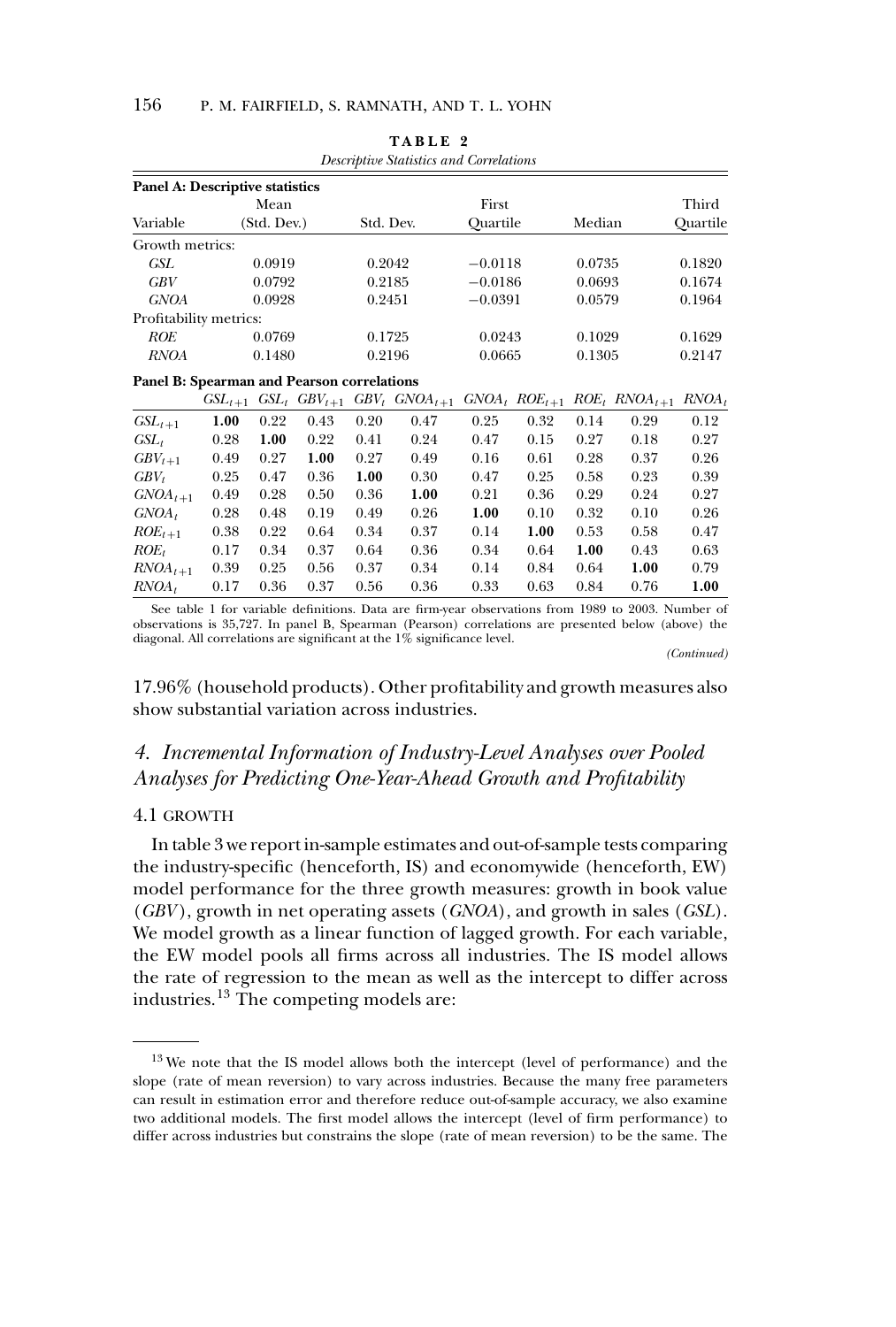|        | Panel C: Descriptive statistics by GICS industry |       |        |             |        |        |        |
|--------|--------------------------------------------------|-------|--------|-------------|--------|--------|--------|
| GICS # | Description                                      | Ν     | ROE    | <b>RNOA</b> | GSL    | GBV    | GNOA   |
| 101010 | Energy equipment & services                      | 664   | 0.0693 | 0.0985      | 0.0949 | 0.0763 | 0.0816 |
| 101020 | Oil and gas                                      | 1,378 | 0.0804 | 0.0954      | 0.0669 | 0.0497 | 0.0507 |
| 151010 | Chemicals                                        | 1,264 | 0.1216 | 0.1502      | 0.0499 | 0.0568 | 0.0481 |
| 151020 | Construction materials                           | 266   | 0.1060 | 0.1107      | 0.0565 | 0.0672 | 0.0341 |
| 151030 | Containers & packaging                           | 415   | 0.1062 | 0.1343      | 0.0589 | 0.0732 | 0.0563 |
| 151040 | Metals & mining                                  | 1,281 | 0.0708 | 0.0917      | 0.0358 | 0.0445 | 0.0442 |
| 151050 | Paper & forest products                          | 435   | 0.0819 | 0.0962      | 0.0508 | 0.0393 | 0.0401 |
| 201010 | Aerospace & defense                              | 740   | 0.0940 | 0.1309      | 0.0436 | 0.0683 | 0.0418 |
| 201020 | <b>Building products</b>                         | 388   | 0.1220 | 0.1486      | 0.0811 | 0.0937 | 0.0494 |
| 201030 | Construction & engineering                       | 311   | 0.0811 | 0.1280      | 0.0803 | 0.0727 | 0.0410 |
| 201040 | Electrical equipment                             | 884   | 0.1186 | 0.1584      | 0.0719 | 0.0867 | 0.0541 |
| 201050 | Industrial conglomerates                         | 243   | 0.1458 | 0.1544      | 0.0407 | 0.0693 | 0.0523 |
| 201060 | Machinery                                        | 1,777 | 0.1075 | 0.1416      | 0.0590 | 0.0682 | 0.0470 |
| 202010 | Commercial services & supplies                   | 2,151 | 0.1036 | 0.1449      | 0.0897 | 0.0711 | 0.0607 |
| 203010 | Air freight & logistics                          | 152   | 0.1433 | 0.1771      | 0.1039 | 0.1105 | 0.0719 |
| 203020 | Airlines                                         | 192   | 0.1125 | 0.1197      | 0.1001 | 0.0892 | 0.0780 |
| 203030 | Marine                                           | 167   | 0.0694 | 0.0760      | 0.0260 | 0.0245 | 0.0174 |
| 203040 | Road & rail                                      | 715   | 0.1042 | 0.1261      | 0.0811 | 0.0846 | 0.0596 |
| 251010 | Auto components                                  | 657   | 0.1275 | 0.1525      | 0.0883 | 0.0833 | 0.0698 |
| 251020 | Automobiles                                      | 149   | 0.1076 | 0.1191      | 0.0931 | 0.0902 | 0.1070 |
| 252010 | Household durables                               | 1,510 | 0.1110 | 0.1471      | 0.0655 | 0.0776 | 0.0512 |
| 252020 | Leisure equipment                                | 514   | 0.0869 | 0.1476      | 0.0503 | 0.0568 | 0.0366 |
| 252030 | Textiles, apparel, & luxury goods                | 1,122 | 0.0902 | 0.1318      | 0.0474 | 0.0588 | 0.0485 |
| 253010 | Hotels, restaurants, & leisure                   | 1,382 | 0.0918 | 0.1184      | 0.0863 | 0.0703 | 0.0738 |
| 254010 | Media                                            | 1,120 | 0.0926 | 0.1297      | 0.0820 | 0.0679 | 0.0432 |
| 255010 | Distributors                                     | 355   | 0.0746 | 0.0989      | 0.0673 | 0.0621 | 0.0546 |
| 255030 | Multiline retail                                 | 437   | 0.1122 | 0.1487      | 0.0879 | 0.0866 | 0.0749 |
| 255040 | Specialty retail                                 | 1,582 | 0.1070 | 0.1547      | 0.1091 | 0.1050 | 0.0988 |
| 301010 | Food & drug retailing                            | 629   | 0.1159 | 0.1503      | 0.0597 | 0.0789 | 0.0710 |
| 302010 | <b>Beverages</b>                                 | 282   | 0.1153 | 0.1227      | 0.0683 | 0.0690 | 0.0478 |
| 302020 | Food products                                    | 1,005 | 0.1240 | 0.1558      | 0.0517 | 0.0628 | 0.0536 |
| 303010 | Household products                               | 161   | 0.1796 | 0.2278      | 0.0577 | 0.0564 | 0.0438 |
| 303020 | Personal products                                | 249   | 0.1340 | 0.2007      | 0.0851 | 0.0876 | 0.0808 |
| 351010 | Health care equipment & supplies                 | 1,228 | 0.1042 | 0.1562      | 0.0941 | 0.0962 | 0.0761 |
| 351020 | Health care provider & services                  | 941   | 0.0996 | 0.1379      | 0.1526 | 0.1096 | 0.1031 |
| 352010 | Biotechnology                                    | 240   | 0.0481 | 0.0693      | 0.1297 | 0.0896 | 0.0883 |
| 352020 | Pharmaceuticals                                  | 470   | 0.1613 | 0.2368      | 0.1050 | 0.1158 | 0.0954 |
| 451020 | IT consulting                                    | 417   | 0.0992 | 0.1561      | 0.1103 | 0.1104 | 0.0992 |
| 451030 | Software                                         | 929   | 0.0709 | 0.1734      | 0.1247 | 0.0891 | 0.0854 |
| 452010 | Communications equipment                         | 979   | 0.0578 | 0.1076      | 0.0800 | 0.0638 | 0.0457 |
| 452020 | Computer & peripherals                           | 750   | 0.0612 | 0.1063      | 0.0762 | 0.0631 | 0.0377 |
| 452030 | Electronic equipment & instruments               | 1,390 | 0.0783 | 0.1228      | 0.0738 | 0.0671 | 0.0542 |
| 452050 | Semiconductor equipment & products               | 936   | 0.0632 | 0.1120      | 0.0774 | 0.0885 | 0.0865 |
| 501010 | Diversified telecomm services                    | 601   | 0.1404 | 0.1555      | 0.0777 | 0.0678 | 0.0637 |
| 551010 | <b>Electric</b> utilities                        | 1,196 | 0.1183 | 0.1163      | 0.0436 | 0.0386 | 0.0310 |
| 551020 | Gas utilities                                    | 762   | 0.1129 | 0.1152      | 0.0500 | 0.0552 | 0.0675 |
| 551030 | Multi utilities                                  | 124   | 0.1209 | 0.1195      | 0.0562 | 0.0448 | 0.0545 |
| 551040 | Water utilities                                  | 187   | 0.1090 | 0.1185      | 0.0587 | 0.0460 | 0.0640 |

**TABLE 2** —*Continued*

*N* is the number of firm-year observations available for the industry from 1989 to 2003. *ROE*, *RNOA*, *GSL*, *GBV* , and *GNOA* are the median values for the industry over the 15-year period (median of the *N* observations). See table 1 for variable definitions.

second model constrains the intercept (level of firm performance) to be the same but allows the slope (rate of mean reversion) to differ across industries. Neither of these constrained models outperforms the EW model in out-of-sample tests for any of the growth or profitability measures examined in the study.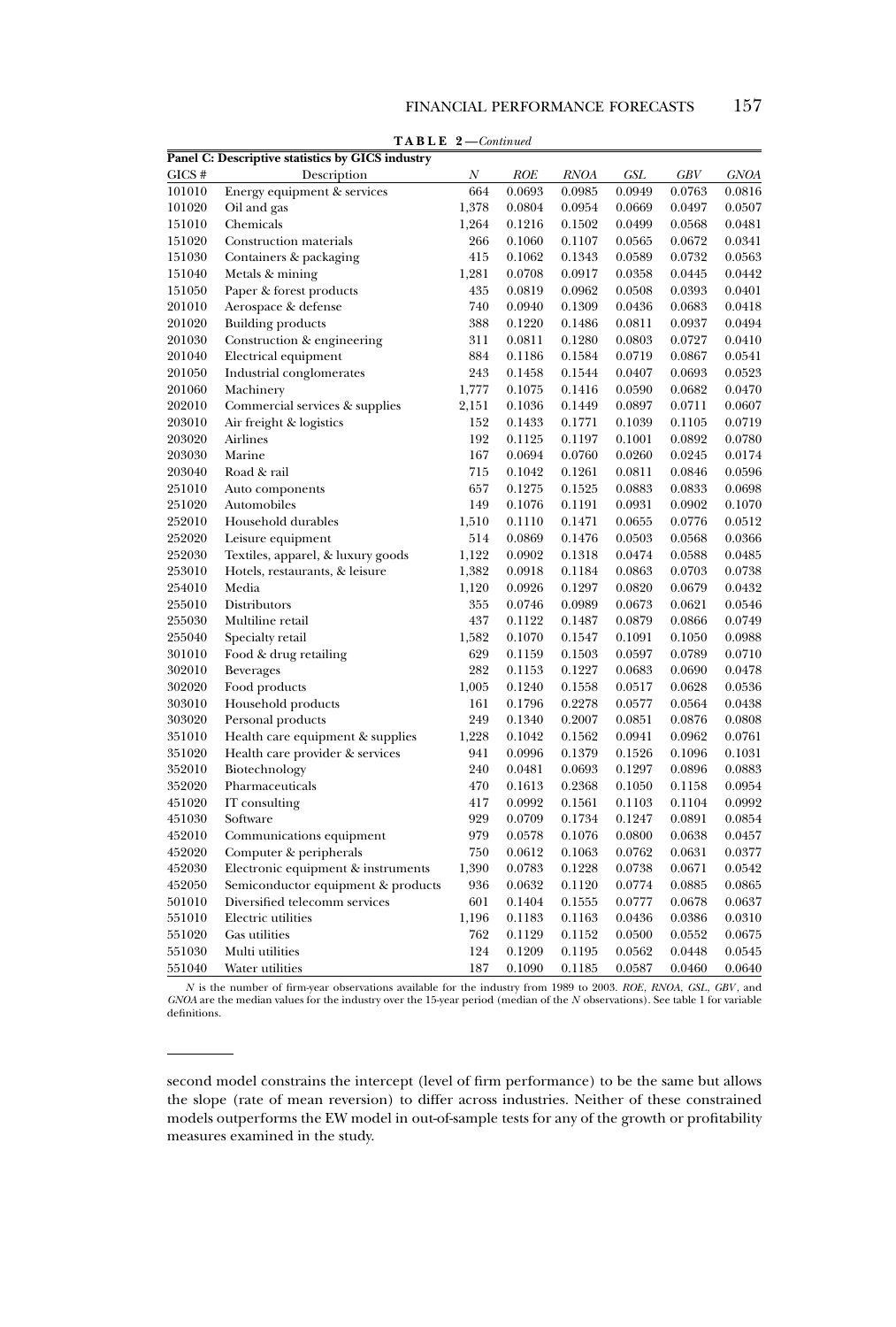#### **TABLE 3**

*In-Sample Estimates and Improvement in Forecast Accuracy of Economywide and Industry-Specific*

*Growth Models*

Economywide (EW) model:  $X_{i,t} = a_t + b_t X_{i,t-1} + e_{i,t}$ Industry-specific (IS) model: *Xi*,*<sup>t</sup>* = *a <sup>j</sup>*,*<sup>t</sup>* + *b <sup>j</sup>*,*<sup>t</sup> Xi*,*t*−<sup>1</sup> + *ei*,*<sup>t</sup>*

(firm  $i \in$  Industry  $j$ ;  $X = GBV$ ,  $GNOA$ ,  $GSL$ )

| Panel A: In-sample estimation |                 |             |             |                           |
|-------------------------------|-----------------|-------------|-------------|---------------------------|
|                               | <b>EW Model</b> |             | IS Model    |                           |
|                               | Mean            | t-Statistic | Mean        | t-Statistic               |
| <b>GBV</b>                    |                 |             |             |                           |
| Intercept                     | $0.0374***$     | 19.51       | $0.0459***$ | 21.72                     |
| GBV                           | $0.3265***$     | 9.74        | $0.2736***$ | 9.48                      |
| Adj. $R^2$                    | 10.92%          |             |             | 11.43%                    |
| <b>GNOA</b>                   |                 |             |             |                           |
| Intercept                     | $0.0525***$     | 14.98       | $0.0563***$ | 14.67                     |
| <b>GNOA</b>                   | $0.3095***$     | 26.73       | $0.2878***$ | 51.80                     |
| Adj. $R^2$                    | $8.44\%$        |             |             | $9.86\%$                  |
| <b>GSL</b>                    |                 |             |             |                           |
| Intercept                     | $0.0470***$     | 34.21       | $0.0516***$ | 31.33                     |
| GSL                           | $0.3647***$     | 32.30       | $0.3272***$ | 94.05                     |
| Adj. $R^2$                    | 12.36%          |             |             | 14.66%                    |
|                               |                 |             |             | $(C_{\text{confinarad}})$ |

*(Continued)*

EW model:  $X_{i,t} = a_t + b_t X_{i,t-1} + e_{i,t}$ ; regression model estimated pooling all firms, across all industries.

IS model:  $X_{i,t} = a_{i,t} + b_{i,t} X_{i,t-1} + e_{i,t}$ ; regression models estimated separately for each industry *j* of which firm *i* is a member.

For each of the three growth measures,  $X_{i,t}$  is replaced by *GBV*, *GNOA*, and *GSL*, respectively, in the two models. For each year (*t*), we estimate "rolling" regression models using data from the preceding 10 years (*t* − 10 to  $t - 1$ ). For example, for year 1989 (2003), the regression models use 10 years of data from 1979 (1993) to 1988 (2002). We require a minimum of 100 observations in the estimation period for both models. We note that the EW and IS models are estimated using the same sample of firms. For the EW model, panel A of table 3 reports mean coefficient estimates and the related *t*-statistics calculated using the Fama–MacBeth (Fama and MacBeth [1973]) approach. For the IS model, we compute the average  $(\overline{a}_{j,t}, \overline{b}_{j,t})$  coefficient estimates across all industries  $(j = 1, N)$  in every year *t*, and report the mean of the 15 yearly average coefficients. *t*-statistics are computed using the Fama–MacBeth approach and adjusted for serial correlation in yearly coefficients (Bernard [1995]). Further, because we have multiple IS models in every year, we compute the yearly  $R^2$  for the IS model as:

$$
AdjR_t^2 = 1 - \left[ \left( \frac{\sum_i (y - \hat{y})^2}{\sum_i (y - \bar{y})^2} \right) * \left( \frac{N - 1}{N - 2} \right) \right],
$$

where *N* is the total number of firm-year observations *i* across all industries in year *t*, *y* is the dependent variable,  $\hat{y}$  is the predicted value of *y*, and  $\bar{y}$  is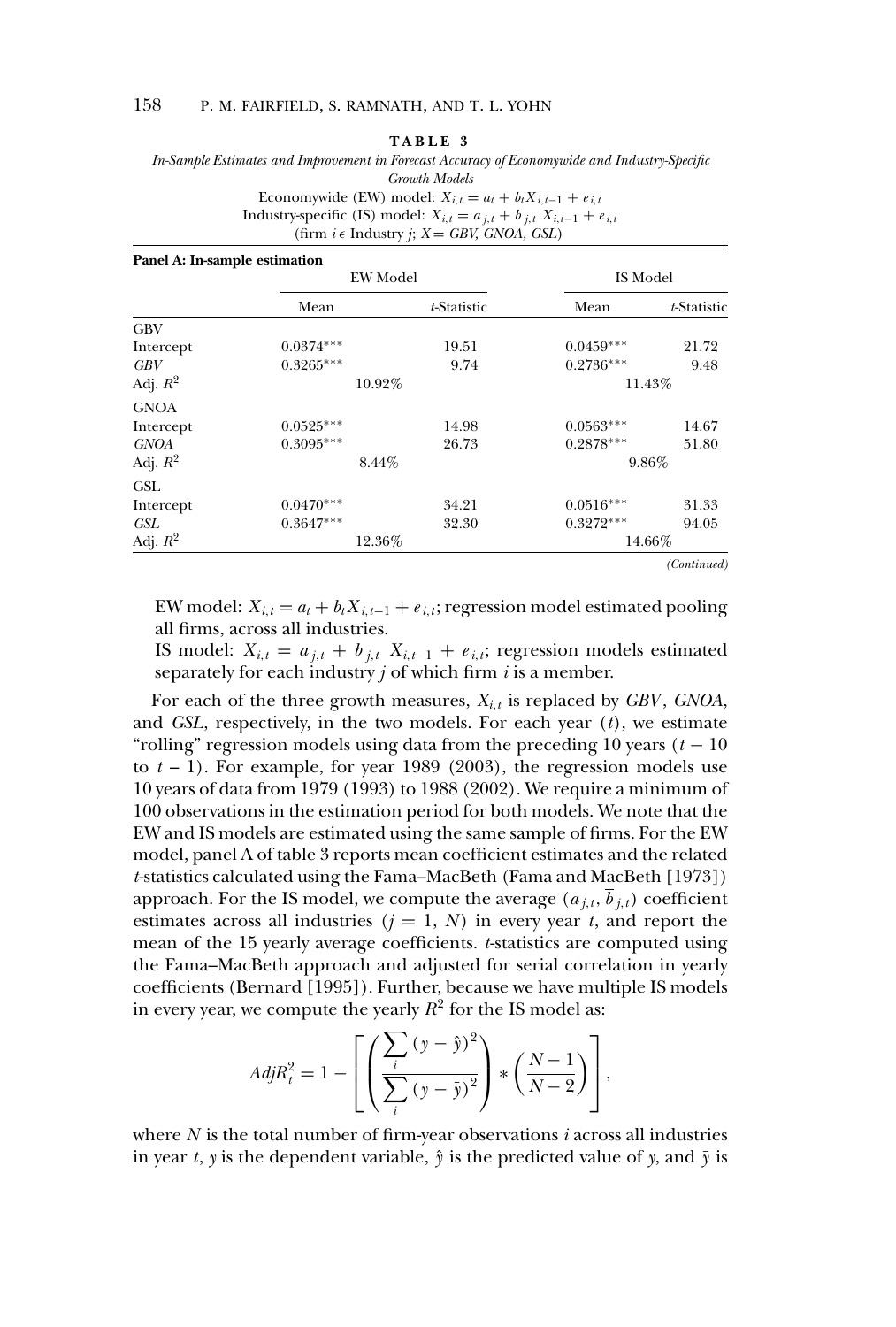| Panel B: Improvement in forecast accuracy |                          |            |                 |         |
|-------------------------------------------|--------------------------|------------|-----------------|---------|
|                                           | EW Model vs. Naïve Model |            | IS vs. EW Model |         |
|                                           | Value                    | $p$ -Value | Value           | p-Value |
| Predicted variable: $GBV_t$               |                          |            |                 |         |
| Mean improvement                          | $0.02984***$             | 0.0001     | $-0.00030$      | 0.3487  |
| Median improvement                        | $0.00790***$             | 0.0001     | $-0.00003$      | 0.6387  |
| No. years                                 | 15/0                     |            | 2/5             |         |
| No. industries                            |                          |            | 5/11            |         |
| Predicted variable: $GNOA_t$              |                          |            |                 |         |
| Mean improvement                          | $0.03726***$             | 0.0001     | $-0.00029*$     | 0.0572  |
| Median improvement                        | $0.02148***$             | 0.0001     | $-0.00028$      | 0.1205  |
| No. years                                 | 15/0                     |            | 1/2             |         |
| No. industries                            |                          |            | 12/17           |         |
| Predicted variable: $GSLt$                |                          |            |                 |         |
| Mean improvement                          | $0.02713***$             | 0.0001     | $0.00106***$    | 0.0080  |
| Median improvement                        | $0.01525***$             | 0.0001     | $0.00090**$     | 0.0181  |
| No. years                                 | 15/0                     |            | 7/1             |         |
| No. industries                            |                          |            | 16/8            |         |

**TABLE 3** —*Continued*

See table 1 for variable definitions. Industries are defined using the Global Industry Classification Standard (GICS). Models are estimated on a rolling basis for 1989 to 2003 using data from the previous 10 years. In panel A, we report the mean of the yearly coefficient estimates for the EW model. For the IS model, we compute the average  $(\bar{a}_{j,t}, \bar{b}_{j,t})$  coefficient estimates across all industries  $(j = 1, N)$  in every year *t*, and report the mean of the 15 yearly average coefficients. *t*-statistics are computed using the Fama-MacBeth [1973] procedure and adjusted for serial correlation in yearly coefficients (Bernard [1995]). For the industry-specific model the adjusted  $R^2$  is computed every year *t* as:

> $Adj R_t^2 = 1 -$ Г  $\sqrt{2}$  $\overline{\phantom{a}}$ ᠶ  $\sum_i$   $(y - \hat{y})^2$ ᠶ  $\sum_i (y - \bar{y})^2$ J.  $*$   $\left(\frac{N-1}{N-2}\right)$ *N* − 2  $\lambda$ ٦  $\begin{array}{c} \hline \end{array}$

where *N* is the total number of firm-year observations, *i*, across all industries in year *t*; *y* is the dependent variable;  $\hat{y}$  is the predicted value of *y*; and  $\bar{y}$  is the mean of *y*. The reported adjusted  $R^2$  is the mean of the 15 yearly adjusted *R*<sup>2</sup> values.

In panel B, improvement in accuracy is measured through a matched-pair comparison of the absolute value of prediction errors from the two competing models. The naïve model assumes that the variable follows a random walk ( $X_{i,t} = X_{i,t-1}$ ). The mean (median) improvement in accuracy is computed yearly and the reported grand mean (median) improvement is the mean (median) of the 15 yearly mean (median) improvements in predictive accuracy, using the first mentioned model. Positive (negative) values imply that the first mentioned model is more (less) accurate than the second model. "No. years" is the number of years (out of 15) that the yearly mean improvement is significantly positive/negative (at the 10% significance level). "No. industries" is the number of industries (out of 48) for which the mean improvement from using the industry-specific model is significantly positive/negative (at the 10% significance level). Tests of means are based on a *t*-test; tests of medians are based on a Wilcoxon signed rank test. The average number of predictions per year is 2,312 with a minimum (maximum) of  $1,627(2,715)$ .

∗∗∗, ∗∗, and ∗ indicate significance at the 1%, 5%, and 10% levels, respectively.

the mean of y.<sup>14</sup> The reported  $R^2$  is the mean of the 15 yearly adjusted  $R^2$ values.

In panel A of table 3, we report the mean coefficients from the EW and IS models for each of the three growth variables. The average slope coefficient, capturing the persistence of the growth parameter, is roughly 0.30 for all

<sup>&</sup>lt;sup>14</sup>  $\sum_i (y - \hat{y})^2$  is the residual sum of squares (RSS) and  $\sum_i (y - \bar{y})^2$  is the total sum of squares (TSS), both cumulated across all firm-year observations. This approach to computing the  $R^2$  for the IS model provides a measure consistent with the  $R^2$  for the EW model.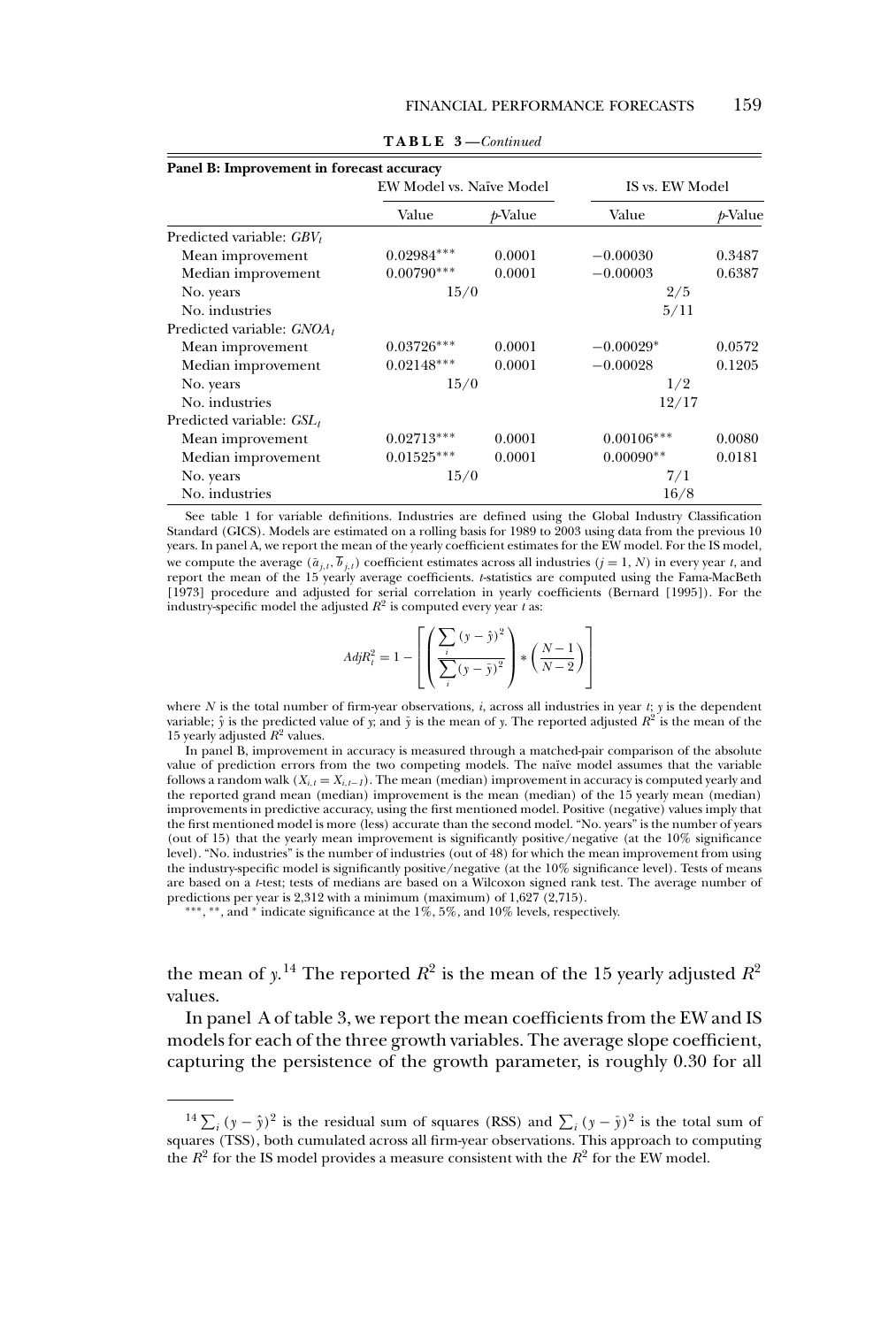three variables and both models. The average adjusted  $R^2$  value ranges from 8.44% to 14.66%. Because we rely on out-of-sample tests to evaluate the relative performance of the models, we do not directly compare the parameter estimates or the adjusted  $R^2$  values from the EW and IS models.

In panel B, we compare out-of-sample predictions from the IS model to the EW model for the three growth metrics. We use regression estimates from 10 years of data up to year  $t - 1$  together with the realized values of the growth variables for year  $t - 1$  to predict growth in year  $t$ :

$$
EW Model: E_{EW}(X_{i,t}) = \hat{a}_t + \hat{b}_t X_{i,t-1},
$$

IS Model :
$$
E_{IS}(X_{i,t}) = \hat{a}_{j,t} + \hat{b}_{j,t} X_{i,t-1}
$$
,

where  $E_{EW}(X_{i,t})$  and  $E_{IS}(X_{i,t})$  are predictions of  $X_{i,t}$  ( $X = GBV$ , *GNOA*, or *GSL*) from the EW and IS models, respectively;  $\hat{a}_t$  and  $\hat{b}_t$  are estimated coefficients from the EW model and  $\hat{a}_{i,t}$  and  $\hat{b}_{i,t}$  are estimated coefficients from the IS model.

Panel B of table 3 reports univariate statistics for matched-pair prediction errors from the two models. For each year from 1989 to 2003, we calculate for each firm the absolute forecast error from each of the models:

$$
AFE_{EW} = |X_{i,t} - E_{EW}(X_{i,t})|,
$$
  

$$
AFE_{IS} = |X_{i,t} - E_{IS}(X_{i,t})|.
$$

For each firm-year observation, we calculate two paired forecast improvements: (1) the EW model compared to a random walk model ( $|X_{i,t} - X_{i,t-1}|$ | − *AFEEW* ) and (2) the IS model compared to the EW model (*AFEEW* −  $AFE_{IS}$ ). A positive difference in (1) implies that the EW model is more accurate than the random walk model, and a positive difference in (2) implies that the IS model is more accurate than the EW model. For each comparison, we calculate the mean and median of the paired forecast improvements across all firms in each year. Panel B reports the grand means (medians) of these 15 annual mean (median) forecast improvements along with *p*-values based on *t*-tests (Wilcoxon signed-rank tests) of the 15 yearly means (medians). We also report the number of years and, for the IS model, the number of industries in which the grand mean for each of the two comparisons is significantly positive/negative.

The first set of results in panel B shows the forecast improvement comparing the EW model to the random walk model for each variable. The EW regression models are more accurate than the naïve model in every year for all three growth metrics, confirming that the linear estimation model has predictive validity for year-ahead growth in hold-out samples.<sup>15</sup>

<sup>&</sup>lt;sup>15</sup> The IS model predictions are also more accurate than random walk predictions for all three growth metrics in every year. We do not report these results for brevity.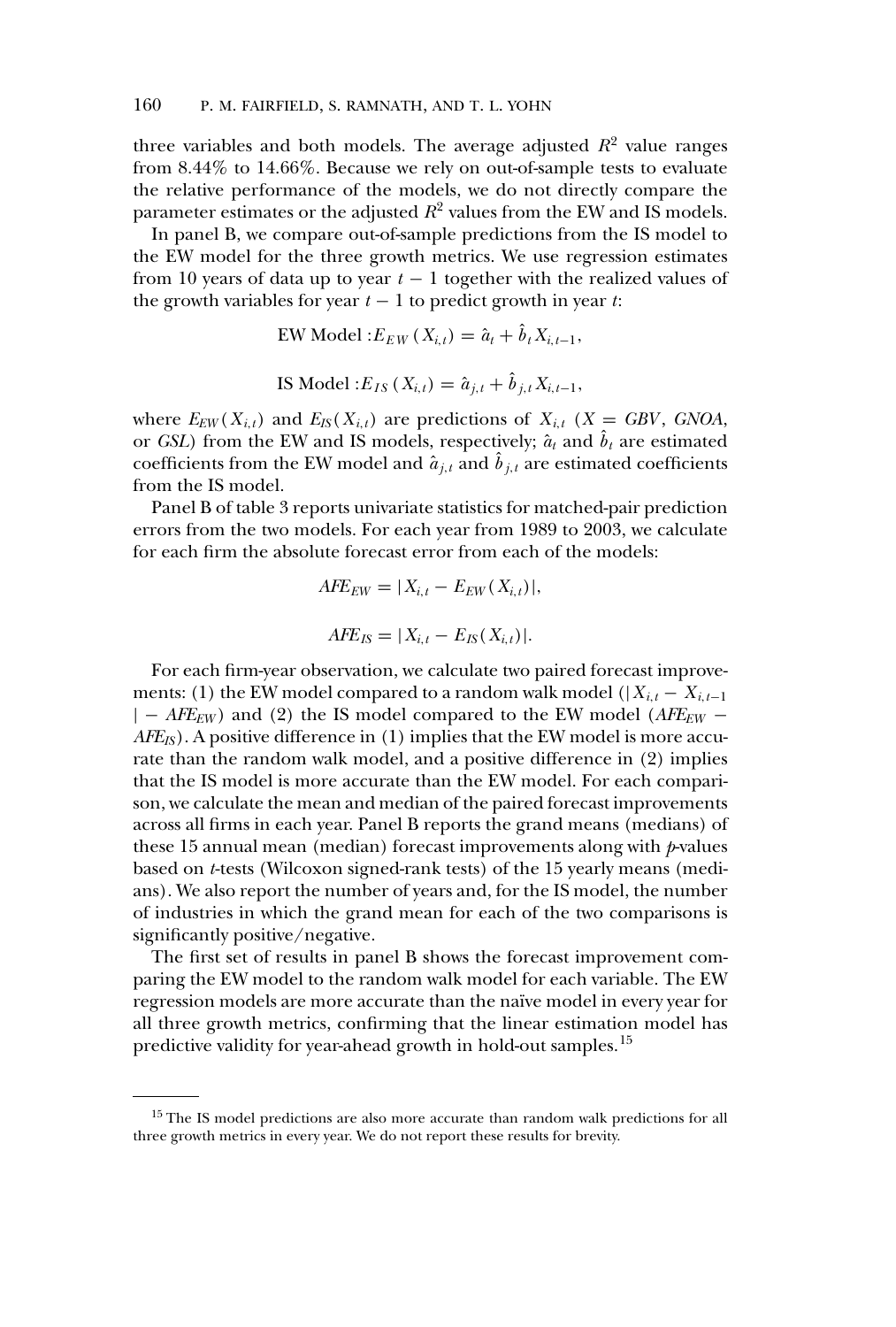In the second set of results in panel B, we compare the IS model predictions to the EW model predictions. These out-of-sample results show that IS models of *GBV* and *GNOA* fail to improve predictions of firm growth relative to the EW model. Comparing the relative predictive accuracy across years and industries, we also note that the IS model more frequently reduces, rather than improves, forecast accuracy. The evidence suggests that even if interindustry differences in mean reversion exist, the differences are not strong enough to improve the accuracy of year-ahead predictions of growth in book value or net operating assets using the IS models.

In contrast, we find significant improvement in forecast accuracy of sales growth from the IS models. The mean (median) improvement in forecast accuracy from using the IS model relative to the EW model is positive and significant at less than the 1% (5%) significance level over the 15-year period. In addition, the IS model significantly increases forecast accuracy in 7 of the 15 years, and reduces forecast accuracy in only 1 year. Over the hold-out period, the IS model forecasts are also significantly more accurate in 16 industries and are less accurate in 8 industries.

In summary, our tests of the importance of industry membership for predictions of future growth yield mixed results. We find that industry-level analyses improve predictions of year-ahead sales growth, but not predictions of year-ahead investment. One reason for the conflicting results may be that firms' investment decisions lag changes in industry conditions. We investigate this issue in section 5.

## 4.2 PROFITABILITY

In table 4 we report on the incremental information in industry-level analyses for predicting one-year-ahead profitability metrics (*ROE* and *RNOA*). Our estimation and prediction models for profitability are similar to the growth models examined above, with the addition of two variables. First we add an indicator variable to allow the mean reversion of low and high profitability firms to differ. Fama and French [2000] document the importance of this asymmetry in explaining future profitability. Second, we include the predicted value of sales growth (*PREDGSL*) to allow for the possible effects of sales growth on the profitability measures. Lundholm and Sloan [2007] suggest a structured forecasting approach in which sales growth is the first step in the process. Penman [2007] suggests that if margins and turnovers remain constant, then profitability improves with sales growth. On the other hand, if profit margins fall or if turnover decreases due to increased investment to support the higher sales growth, then sales growth could have a negative effect on profitability. Consequently we do not predict the sign of the coefficient of *PREDGSL* in our profitability regressions. The predicted sales growth is from the more accurate IS model (see table 3).<sup>16</sup> The models

<sup>16</sup> Our objective here is to test the relative accuracy of the IS and EW profitability prediction models holding sales growth information constant. We acknowledge that the use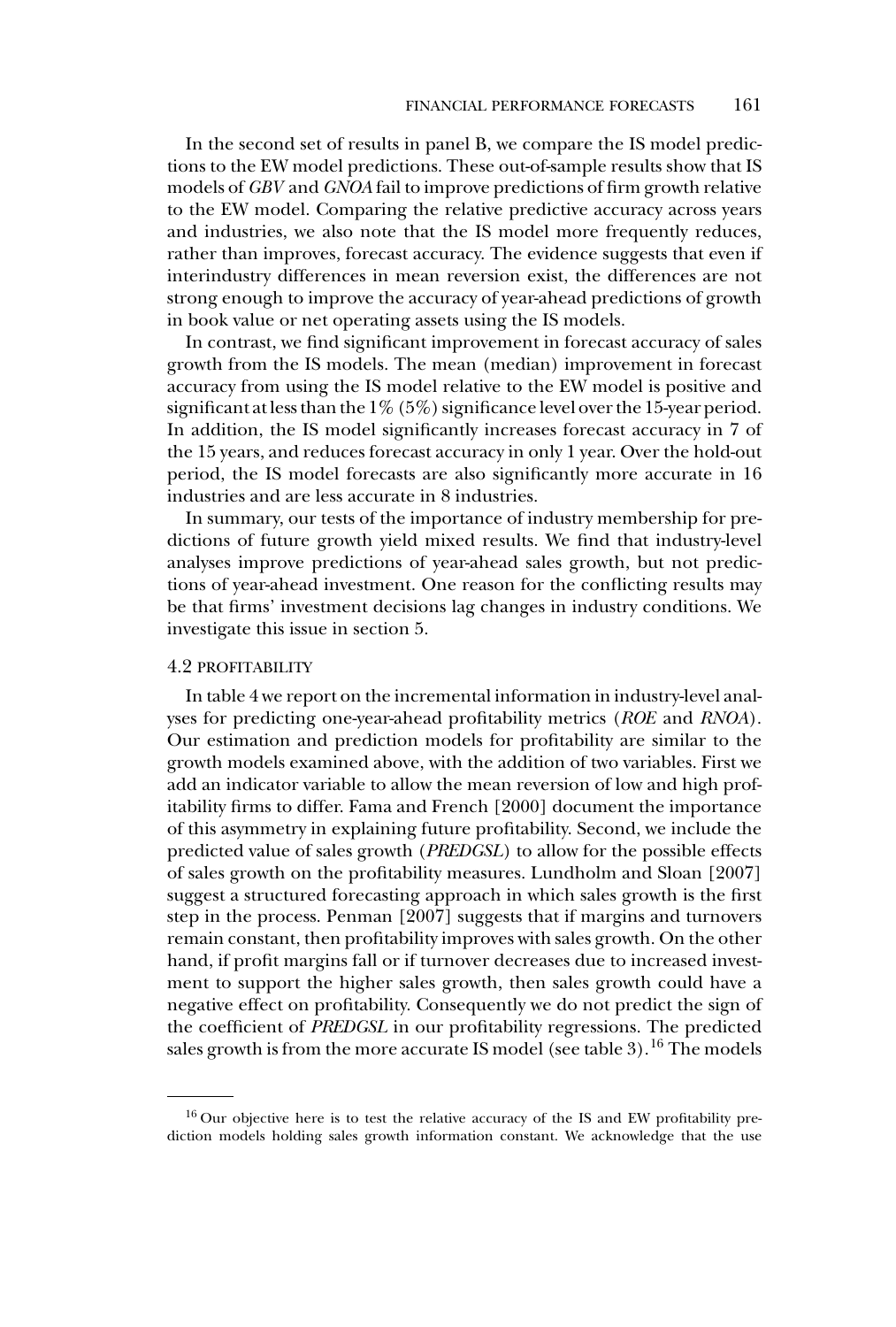#### **TABLE 4**

*In-Sample Estimates and Improvement in Forecast Accuracy of Economywide and Industry-Specific Profitability Models*

Economywide (EW) model:  $X_{i,t} = \alpha_t + \beta_t X_{i,t-1} + \gamma_t D_t * X_{i,t-1} + \lambda_t PREDGSL_{i,t} + \varepsilon_{i,t}$ Industry-specific (IS) model:  $X_{i,t} = \alpha_{j,t} + \beta_{j,t} X_{i,t-1} + \gamma_{j,t} D_{j,t} X_{i,t-1} + \lambda_{j,t} PREDGSL_{i,t}$  +  $\varepsilon_{i,t}$  (firm  $i \in \text{industry } j$ ;  $X = ROE$ , *RNOA*)

|             | Panel A: In-sample estimation |                 |                 |                  |
|-------------|-------------------------------|-----------------|-----------------|------------------|
|             |                               | <b>EW</b> Model | <b>IS Model</b> |                  |
|             | Mean                          | Mean            | Mean            | Mean             |
| <b>ROE</b>  |                               |                 |                 |                  |
| Intercept   | $0.0148***$                   | $0.0164***$     | $0.0156***$     | $0.0162^{***}\,$ |
| <b>ROE</b>  | $0.7620***$                   | $0.7652***$     | $0.7442***$     | $0.7374***$      |
| $D*ROE$     | $-0.1971***$                  | $-0.1987***$    | $-0.2045***$    | $-0.2053***$     |
| PREDGSL     |                               | $-0.0228$       |                 | 0.0049           |
| Adj. $R^2$  | 37.13%                        | 37.15%          | 38.94%          | 39.23%           |
| <b>RNOA</b> |                               |                 |                 |                  |
| Intercept   | $0.0212***$                   | $0.0250***$     | $0.0210***$     | $0.0269***$      |
| <b>RNOA</b> | $0.8432***$                   | $0.8512***$     | $0.8280***$     | $0.8349***$      |
| $D*RNOA$    | $-0.0948***$                  | $-0.0943***$    | $-0.0789***$    | $-0.0756***$     |
| PREDGSL     |                               | $-0.0569***$    |                 | $-0.0759***$     |
| Adj. $R^2$  | 66.07%                        | 66.13%          | 65.08%          | 65.28%           |

#### **Panel B: Improvement in forecast accuracy**

|                              | EW VS. INAIVE MOUCH |                 | 10 VS. EW MOUCI |               |
|------------------------------|---------------------|-----------------|-----------------|---------------|
|                              | Value               | <i>t</i> -Value | Value           | $\n  b-Value$ |
| Predicted variable: $ROE_t$  |                     |                 |                 |               |
| Mean improvement             | $0.00484***$        | 0.0001          | $-0.00084***$   | 0.0044        |
| Median improvement           | 0.00088             | 0.4543          | $-0.00024$      | 0.2128        |
| No. years                    | 15/0                |                 | 0/8             |               |
| No. industries               |                     |                 | 9/19            |               |
| Predicted variable: $RNOA_t$ |                     |                 |                 |               |
| Mean improvement             | $0.00205***$        | 0.0001          | $-0.00024$      | 0.2364        |
| Median improvement           | $0.00098***$        | 0.0034          | $-0.00017$      | 0.1240        |
| No. years                    | 14/0                |                 | 2/6             |               |
| No. industries               |                     |                 | 8/13            |               |

EW vs. Na¨ıve Model IS vs. EW Model

In the EW model, *D* is a dummy variable that equals 1 if  $X_{i,t-1}$  is less than the median value of *X* (*X* = *ROE* or *RNOA*) in year *t*−1, 0 otherwise. In the IS model,  $D_j$  is a dummy variable that equals 1 if  $X_{i,t-1}$ is less than the median value of *X* (*X* = *ROE* or *RNOA*) for industry *j* ( $i \in j$ ) in year *t*−1, 0 otherwise. *PREDGSLi*,*<sup>t</sup>* is the predicted sales growth for year *t* from the industry-specific sales growth prediction model. See table 1 for definition of other variables, and see table 3 for statistical computations. The average number of predictions per year is 2,255 with a minimum (maximum) of 1,602 (2,581).

∗∗∗ indicates significance at the 1% level.

of the predicted sales growth estimate from the IS model suggests that the EW model incorporates industry-specific information. In untabulated tests, we re-estimate the EW profitability model using predicted sales growth from the EW model rather than the IS model. We find no significant difference in the predictive accuracy of the EW profitability model using predicted sales from the EW model compared to using predicted sales from the IS model. More importantly, the relative performance of the EW and IS profitability forecast models is unchanged when we force the EW profitability model to have no industry-specific information.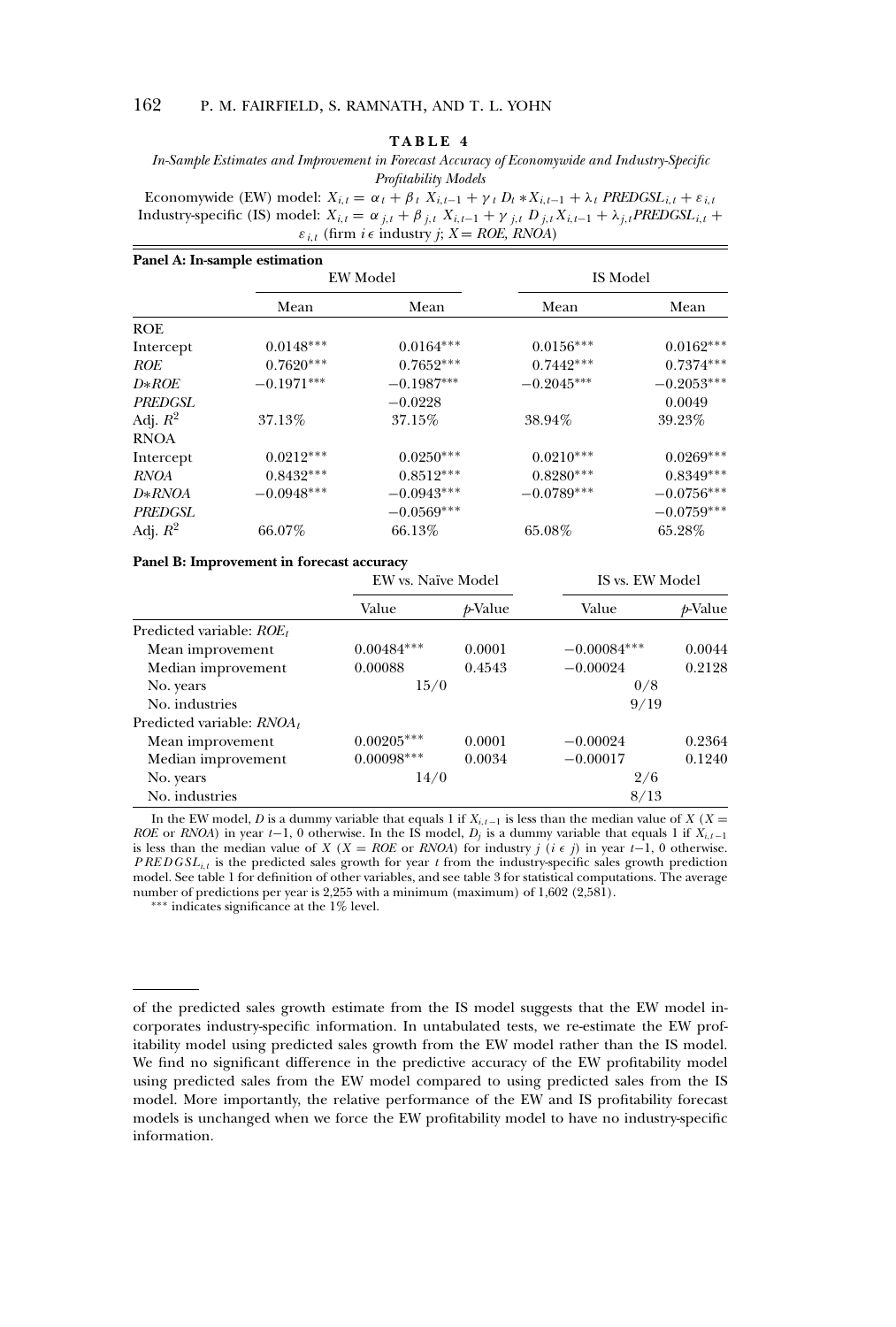we use to estimate the different measures of profitability (*ROE* and *RNOA*) are:<sup>17</sup>

EW model:  $X_{i,t} = \alpha_t + \beta_t X_{i,t-1} + \gamma_t D_t * X_{i,t-1} + \lambda_t PREDGSL_{i,t} + \varepsilon_{i,t}$ 

IS model:*Xi*,*<sup>t</sup>* = α*j*,*<sup>t</sup>* + β*j*,*<sup>t</sup> Xi*,*t*−<sup>1</sup> + γ*j*,*<sup>t</sup> D <sup>j</sup>*,*<sup>t</sup>* ∗ *Xi*,*t*−<sup>1</sup> + λ*j*,*tPREDGSLi*,*<sup>t</sup>* + ε*i*,*t*,

where firm  $i \in \text{industry } j$ ;  $X = ROE$  or *RNOA*; and  $D_t$  ( $D_{i,t}$ ) is a dummy variable that equals one if profitability of firm *i* is below the median profitability of all firms (firms in the same industry) in year *t* − 1, and zero otherwise.

Because we rely on out-of-sample tests to investigate the relative performance of the models, we do not directly compare the average parameter estimates or the explanatory power of the regression models reported in panel A. The slope coefficients average about 0.75 for the *ROE* models and 0.84 for the *RNOA* models, consistent with the mean reversion in profitability commonly documented in the literature (e.g., Freeman, Ohlson, and Penman [1982], Fairfield, Sweeney, and Yohn [1996], Fairfield and Yohn [2001]). The negative coefficients on the low profitability dummy variables imply that low profitability is less persistent than high profitability. For both the EW and IS models, we include the predicted sales growth variable (*PREDGSL*) in the second regression. In the *ROE* forecast models, predicted sales growth is not significant. In the *RNOA* forecast models, it is negative and significant, implying that predicted sales growth negatively impacts year-ahead *RNOA*.

In panel B of table 4 we report the out-of-sample forecast improvements from the EW model relative to the random walk model, and from the IS model relative to the EW model.<sup>18</sup> Similar to panel B of table 3, we again report the grand mean (median) of the 15 yearly mean (median) improvements in forecasting accuracy from the EW model compared to the random walk model. Consistent with previous studies (Fairfield and Yohn [2001]), the profitability forecasts from the EW models are significantly more accurate than those from a random walk model, with the exception of the grand median improvement in the *ROE* prediction model, which is positive but not significant at conventional significance levels.<sup>19</sup>

Comparing the relative prediction accuracy of the IS and EW models, we find no evidence that the IS model yields more accurate predictions. In addition, comparing the relative prediction accuracy across years and

<sup>&</sup>lt;sup>17</sup> Fama and French [2000] find evidence of nonlinearity in the mean reverting process for profitability. Banker and Chen [2006] report asymmetric changes in *ROE* for revenue increases versus revenue decreases, which they attribute to cost stickiness. We find no change in the relative performance of the IS and EW models using these alternative specifications.

<sup>&</sup>lt;sup>18</sup> The forecasts are generated from the models incorporating the low profitability dummy variable and predicted sales growth. The relative performance of the IS and ES models is similar for predictions excluding either or both variables.

<sup>19</sup> The median improvement in *ROE* forecasts from the EW model relative to the random walk model is, however, significantly positive when we pool all firm-year observations. Further, the yearly median improvements are significantly positive (negative) in 9 (2) out of 15 years.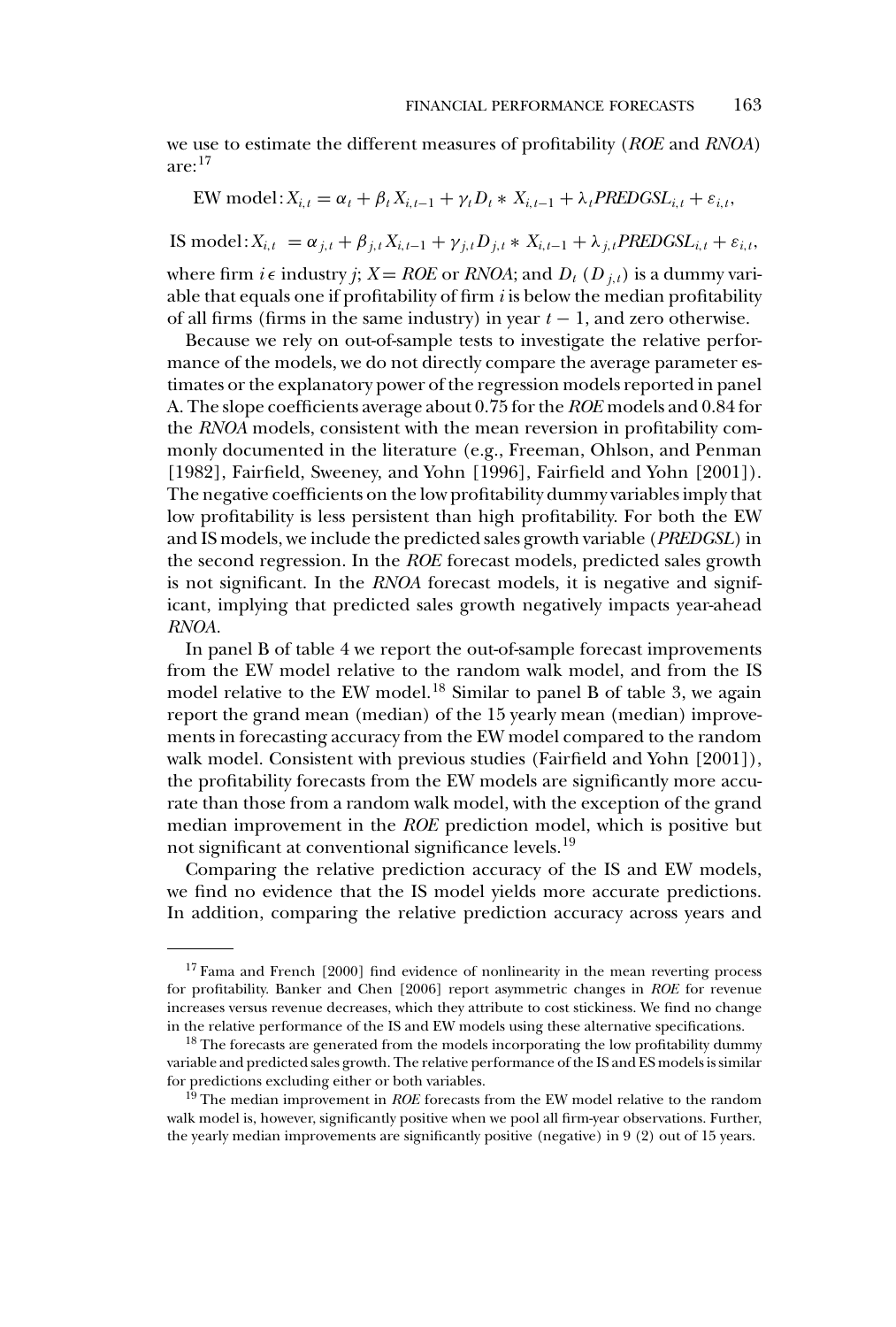industries we note that the IS model more frequently reduces, rather than improves, forecast accuracy.<sup>20</sup> We conclude that industry-level analyses do not improve year-ahead forecasts of firm profitability. In contrast, we do find some improvement from industry-level analyses for one-year-ahead growth forecasts, although the evidence is limited to sales growth. $21$ 

## *5. Incremental Information of Industry-Level Analyses over Pooled Analyses for Predicting Five-Year-Ahead Growth and Profitability*

IS models may perform poorly in the short term because the effect of industry forces on firm performance may occur over longer horizons (Mueller and Raunig [1999]). For example, industry conditions may affect growth in book value and net operating assets, but may occur with a lag as capital investments increase or decrease in response to changes in industry conditions. Similarly, profitability measures may converge to industry benchmarks gradually over time as firms leave less profitable industries and new firms enter more profitable industries. In this section we extend our analysis to investigate the incremental predictive accuracy of IS models over a five-year horizon.

We define five-year-ahead growth (*GBV*, *GNOA*, and *GSL*) as the compounded growth from year  $t - 1$  to  $t + 4$  and repeat the year-ahead analyses substituting five-year-ahead growth in place of year-ahead growth. We substitute five-year ahead *ROE* and *RNOA* as the dependent (target) variable in the estimation (prediction) model for profitability, but otherwise use similar estimation and prediction methods as detailed in the previous section of the paper.<sup>22</sup>

Table 5 compares out-of-sample forecasts of growth and profitability. As in table 3, predictions of sales growth from the IS models are significantly more accurate than predictions from the EW model ( $p < 0.01$  for both the grand mean and median improvement in accuracy). We also find (weaker)

 $20$  We also compare out-of-sample forecast errors from EW models that incorporate lagged industry performance (growth or profitability) as an explanatory variable. The results from those models are similar to the results reported here. Specifically, sales growth forecasts are more accurate when we include industry data while *GBV* , *GNOA*, and profitability forecasts are

not.<br><sup>21</sup> Recall that we require a minimum of 100 observations for all our estimations. However, to ensure that the results are not driven by large errors from IS model predictions for industries with fewer observations in the estimation period, we examine the correlation between the natural log of the number of observations in the estimation period and the mean forecast improvement of the IS model relative to the EW model (industry-year observations). The correlation is  $-0.0204$  ( $p > 0.6$ ) for *ROE* and 0.0098 ( $p > 0.8$ ) for sales growth. The relative forecast accuracy of the IS model does not appear to be related to the number of observations used in the estimation.

 $22$  We still require a minimum of 100 observations over the estimation period for the IS models. Because of the longer horizon examined, we lose six of the original 48 industries from the previous analyses for lack of sufficient data.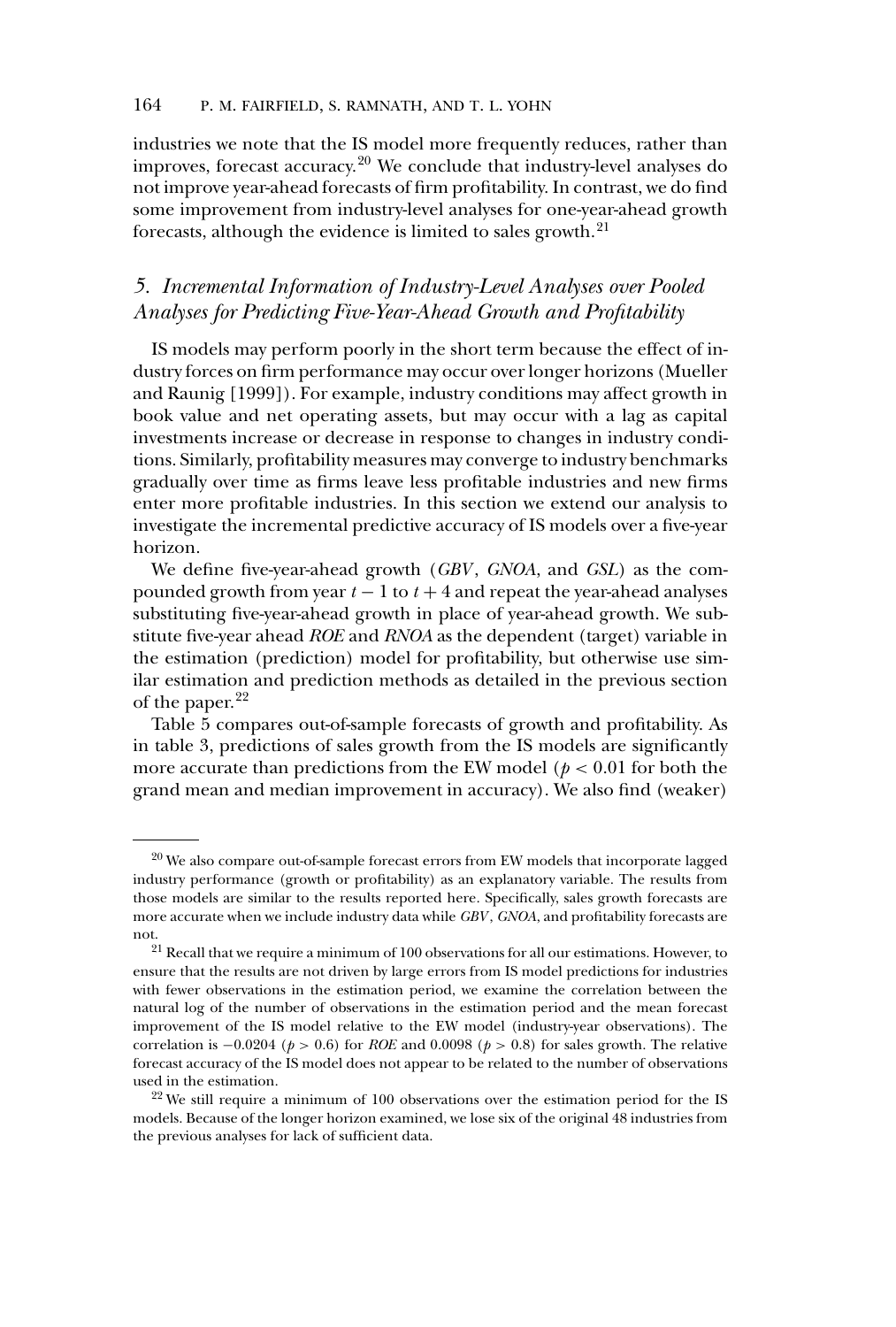#### **TABLE 5**

*Improvement in Forecast Accuracy of Five-Year-Ahead Economywide and Industry-Specific Growth and Profitability Models* Economywide (EW) model:  $X_{i,t+5} = b_1 + b_2 X_{i,t} + e_{i,t+5}$ Industry-specific (IS) model:  $X_{i,t+5} = b_{1,j} + b_{2,j} X_{i,t} + e_{i,t+5}$ (firm  $i \in \text{industry } j$ ;  $X = GBV$ , *GNOA*, *GSL*, *ROE*, *RNOA*)

|                                  |              | EW Model vs. Naïve Model | IS Model vs. EW Model |         |
|----------------------------------|--------------|--------------------------|-----------------------|---------|
|                                  | Value        | $p$ -Value               | Value                 | p-Value |
| Predicted variable: $GBV_{t+5}$  |              |                          |                       |         |
| Mean improvement                 | $0.04207***$ | 0.0001                   | $0.00062**$           | 0.0174  |
| Median improvement               | $0.02021***$ | 0.0001                   | 0.00011               | 0.3303  |
| No. years                        |              | 15/0                     | 5/0                   |         |
| No. industries                   |              |                          | 12/8                  |         |
| Predicted variable: $GNOA_{t+5}$ |              |                          |                       |         |
| Mean improvement                 | $0.06679***$ | 0.0001                   | $0.00026*$            | 0.0635  |
| Median improvement               | $0.03877***$ | 0.0001                   | $0.00052***$          | 0.0043  |
| No. years                        |              | 15/0                     | 1/0                   |         |
| No. industries                   |              |                          | 10/11                 |         |
| Predicted variable: $GSL_{t+5}$  |              |                          |                       |         |
| Mean improvement                 | $0.04954***$ | 0.0001                   | $0.00120***$          | 0.0004  |
| Median improvement               | $0.02914***$ | 0.0001                   | $0.00098***$          | 0.0012  |
| No. years                        |              | 15/0                     | 8/0                   |         |
| No. industries                   |              |                          | 14/7                  |         |
| Predicted variable: $ROE_{t+5}$  |              |                          |                       |         |
| Mean improvement                 | $0.01568***$ | 0.0001                   | $-0.00078**$          | 0.0456  |
| Median improvement               | $0.00978***$ | 0.0001                   | $-0.00006$            | 0.1688  |
| No. years                        |              | 15/0                     | 1/5                   |         |
| No. industries                   |              |                          | 10/13                 |         |
| Predicted variable: $RNOA_{t+5}$ |              |                          |                       |         |
| Mean improvement                 | $0.01628***$ | 0.0001                   | 0.00007               | 0.8678  |
| Median improvement               | $0.01073***$ | 0.0001                   | 0.00034               | 1.0000  |
| No. years                        |              | 15/0                     | 2/2                   |         |
| No. industries                   |              |                          | 9/12                  |         |

See table 1 for variable definitions. Industries are defined using the Global Industry Classification Standard (GICS). Growth in book value ( $GBV_{t+5}$ ), growth in NOA ( $GNOA_{t+5}$ ), and sales growth ( $GSL_{t+5}$ ) are the compounded growth rates from year  $t$  to year  $t + 5$ . Models are estimated on a rolling basis for target years  $(t + 5)$  1989 to 2003 using 10 years of data. Improvement in accuracy is measured through a matched-pair comparison of the absolute forecast errors from the two competing models. The naïve model assumes that the variable follows a random walk  $(X_{i,t+5} = X_{i,t})$ . The mean (median) improvement in accuracy is computed yearly and the reported grand mean (median) improvement is the mean (median) of the 15 yearly mean (median) improvements in predictive accuracy, using the first mentioned model. Positive (negative) values imply that the first mentioned model is more (less) accurate than the second model. "No. years" is the number of years (out of 15) that the yearly mean improvement is significantly positive/negative (at the 10% significance level). "No. industries" is the number of industries (out of 42) for which the mean improvement from using the industry-specific model is significantly positive/negative (at the 10% significance level).Tests of means are based on a *t*-test; tests of medians are based on a Wilcoxon signed rank test.

∗∗∗, ∗∗, and ∗ indicate significance at the 1%, 5%, and 10% levels, respectively.

evidence that predictions of *GBV* and *GNOA* from IS models are more accurate than those from the EW model. Taken together, these results suggest that industry membership affects growth metrics generally. However, the impact of industry conditions on investment is evident only over longer time horizons. In contrast, we continue to find that industry-level analyses do not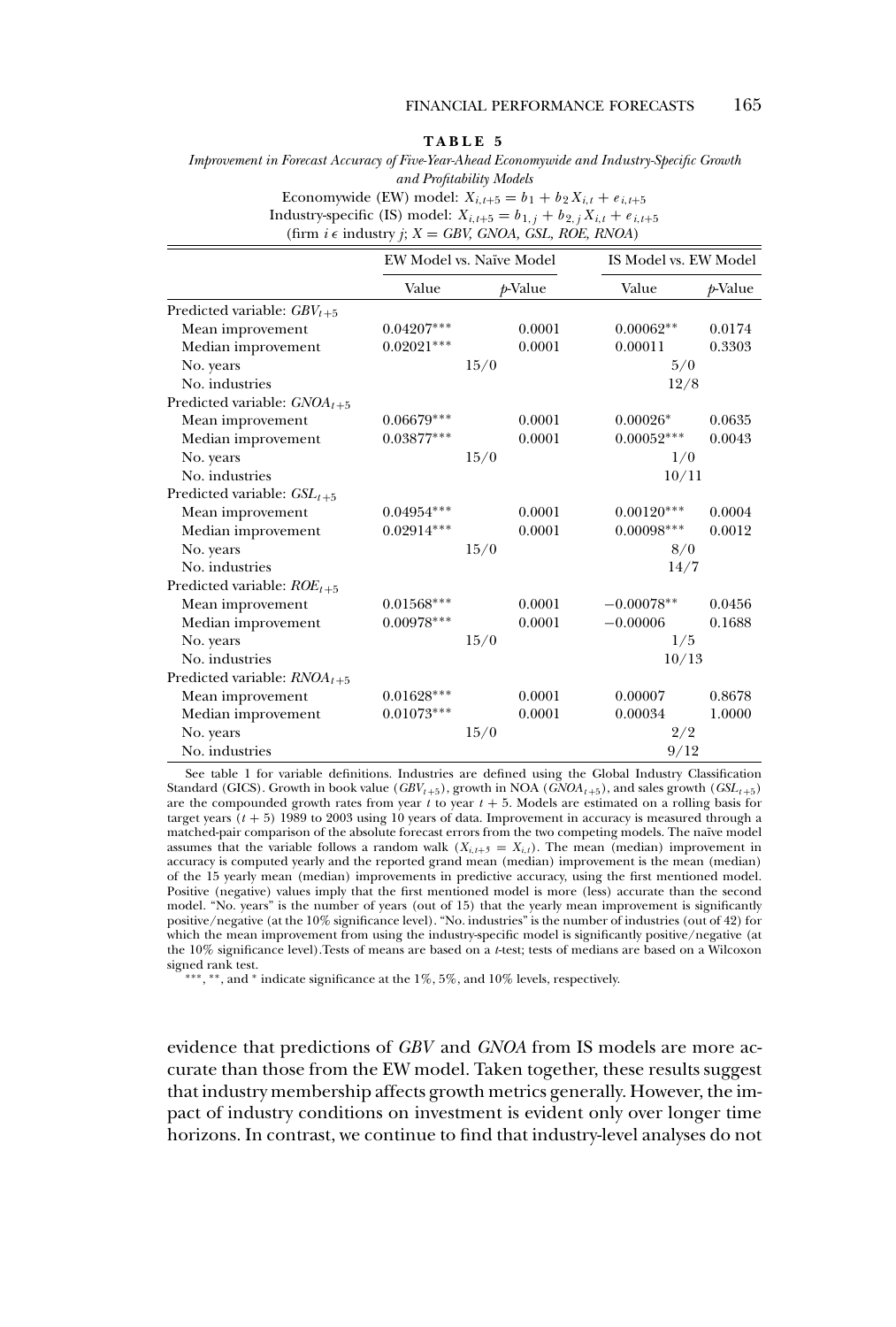#### 166 P. M. FAIRFIELD, S. RAMNATH, AND T. L. YOHN

improve forecasts of *ROE* and *RNOA*, even over this longer horizon. Our results are inconsistent with research that posits systematic interindustry differences in the mean reversion of firm profitability.

#### *6. Analysis of Analyst and Investor Expectations*

Our results show that the effect of industry membership on firm performance is dependent on the specific performance measure. In an efficient capital market, we expect these different impacts to be reflected in investor expectations of firm performance. In this section, we present evidence demonstrating that analysts' forecasts and market prices are consistent with the role of industry information as reflected in our findings.

#### 6.2 VALUE LINE PREDICTIONS OF SALES GROWTH AND PROFITABILITY

The observed clustering of analyst coverage by industry group suggests that analysts find industry information to be useful for forecasting firm performance. In this section we examine the association of year-ahead sales growth and ROE forecasts of sell-side analysts with the sales growth and ROE predictions from EW and IS models. If analysts' use of firm and industry information is consistent with the more accurate prediction model, then analyst forecasts of year-ahead sales growth should be more closely associated with IS model forecasts than EW model forecasts. Similarly, because the IS model predictions are significantly less accurate for ROE forecasts, the association between analysts' *ROE* forecasts and IS model predictions should be lower than the association between analysts' ROE forecasts and EW model predictions.<sup>23</sup>

We compute one-year-ahead sales growth and *ROE* forecasts using data from the Value Line Investment Survey for the years 1989 to 2000. Value Line publishes explicit sales forecasts as well as earnings and book value forecasts, which we use to compute ROE forecasts. Both sales and ROE forecasts are the earliest forecast made by Value Line at least three months, but no later than seven months, after the fiscal year-end for year *t*−1. The final sample consists of over 1,200 unique firms and approximately 9,000 (10,000) firm-year observations for ROE (sales growth) over the 12-year period.

In Panel A of table 6, we present regression results for the following model:

$$
VLSSL_{i,t} = b_1 + b_2 * PREDGSL_{i,t} + \varepsilon_{i,t},
$$

where  $VLSSL_{i,t}$  is firm *i*'s sales growth forecast for year *t* computed as:  $\left[\frac{VLSLFRC_{i,t}}{SALFS_{i,t-1}}-1\right]$ ; *VLSLFRC*<sub>*i*,*t*</sub> is firm *i*'s sales forecast for year *t* obtained from the Value Line Investment Survey (VL) and *SALES*<sub>*i*,*t*−1</sub> is the actual sales for year  $t - 1$ ; *PREDGSL<sub>i,t</sub>* is the prediction of sales growth using either the

<sup>&</sup>lt;sup>23</sup> The IS model ROE predictions are significantly less accurate than EW model predictions when we use the Value Line industry codes to form industries (see table 8).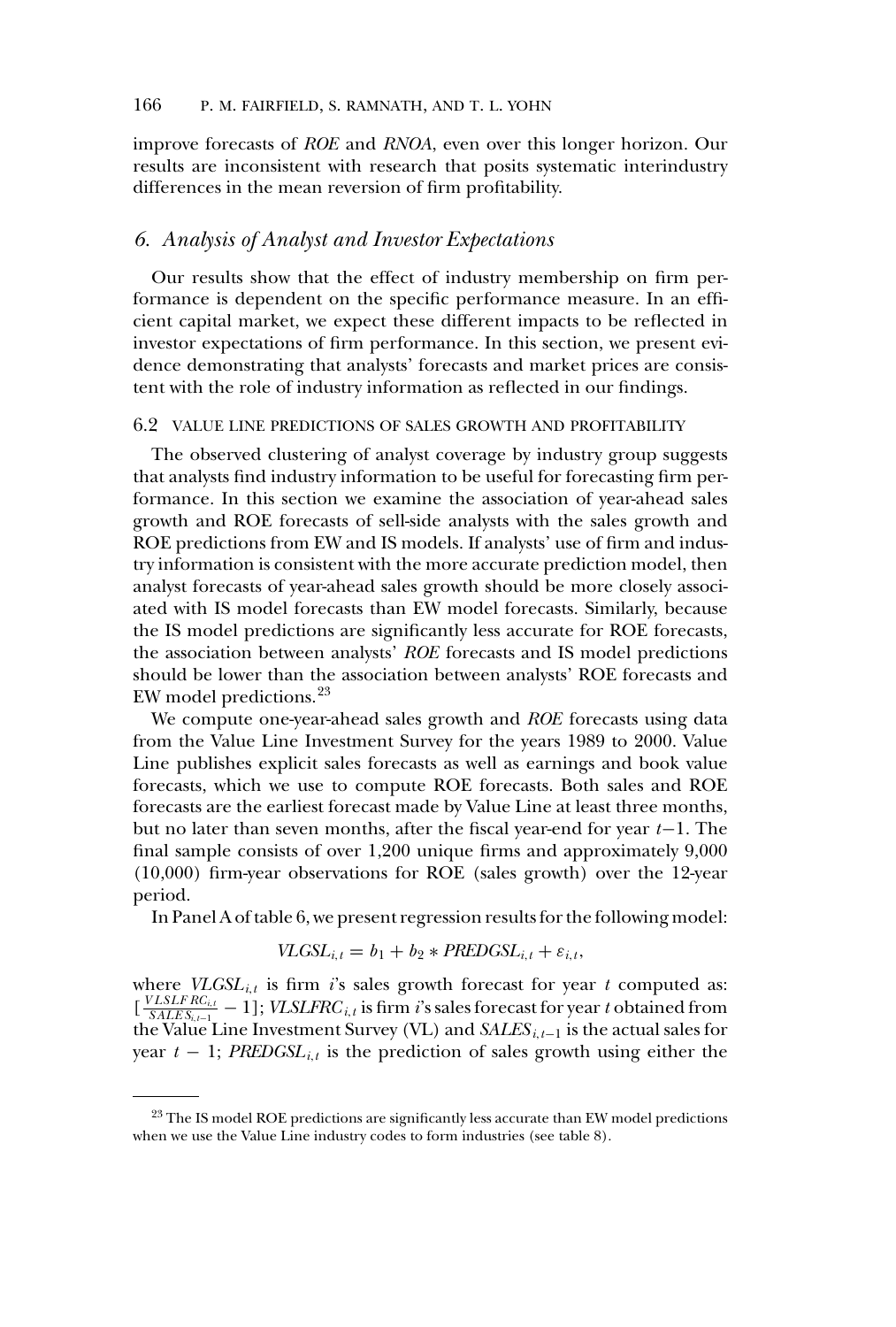| Retation between Analyst Forecasts and Economywiae and Inaustry-Specific Sales Growth |             | and ROE Predictions            |                         |                              |
|---------------------------------------------------------------------------------------|-------------|--------------------------------|-------------------------|------------------------------|
| Panel A: Analyst revenue forecasts                                                    |             |                                |                         |                              |
| $VLGSL_{i,t} = a_1 + a_2 * PREDGSL_{i,t} + \varepsilon$                               |             |                                |                         |                              |
|                                                                                       |             | <b>EW Sales Forecast Model</b> | IS Sales Forecast Model |                              |
|                                                                                       | Coefficient |                                | Coefficient             |                              |
|                                                                                       | Estimate    | t-Statistic                    | Estimate                | t-Statistic                  |
| Intercept                                                                             | $0.0333***$ | 10.53                          | $0.0334***$             | 10.83                        |
| <b>PREDGSL</b>                                                                        | $0.7403***$ | 25.76                          | $0.7365***$             | 28.48                        |
| Adj. $R^2$                                                                            |             | 14.11%                         | 16.38%                  |                              |
| Diff. in Adj. $R^2$                                                                   |             |                                |                         |                              |
| Vuong test (Z-statistic)                                                              |             |                                | $4.46***$               |                              |
| Panel B: Analyst ROE forecasts                                                        |             |                                |                         |                              |
| $VLROE_{i,t} = a_1 + a_2 * PREDROE_{i,t} + \varepsilon$                               |             |                                |                         |                              |
|                                                                                       |             | <b>EW ROE Forecast Model</b>   |                         | <b>IS ROE Forecast Model</b> |
|                                                                                       | Coefficient |                                | Coefficient             |                              |
|                                                                                       | Estimate    | t-Statistic                    | Estimate                | t-Statistic                  |
| Intercept                                                                             | $0.0587***$ | 23.13                          | $0.0627***$             | 23.60                        |
| <b>PREDROE</b>                                                                        | $0.6710***$ | 58.87                          | $0.6458***$             | 54.80                        |
| Adj. $R^2$                                                                            |             | 58.24%                         |                         | 57.63%                       |
| Diff. in Adj. $R^2$                                                                   |             |                                |                         |                              |
| Vuong test (Z-statistic)                                                              |             |                                | $1.71*$                 |                              |

**TABLE 6**

*Relation between Analyst Forecasts and Economywide and Industry-Specific Sales Growth*

*VLGSL<sub>i</sub>*,*t* is firm *i*'s sales growth forecast for year *t* computed as:  $\left[\frac{VLSLFRC_{i,t}}{SALES_{i,t-1}}-1\right]$  where *VLSLF RC<sub>i</sub>*,*t*<sup>1</sup> is firm *i*'s sales forecast for year *t* obtained from the Value Line Investment Survey (VL) and *SALE Si*,*t*−<sup>1</sup> is the actual sales for year *t*−1. *V LROEi*,*<sup>t</sup>* is VL's forecast of firm *i*'s net income before extraordinary items divided by VL's forecast of net worth. Both sales and ROE forecasts are the earliest forecast made by VL at least three months, but no later than seven months, after the fiscal year-end for year *t*−1. *PREDGSLi*,*<sup>t</sup>* is the predicted sales growth from the EW model (or IS model). *P RE DROEi*,*<sup>t</sup>* is the predicted ROE from the EW model (or IS model). The regression models in panels A and B are estimated yearly from 1989 to 2000 and the average value of the coefficients is reported in the table. *t*-statistics are computed based on the standard deviation of the yearly coefficient estimates and are adjusted for serial correlation in coefficients (Bernard [1995]). The average number of observations per year is 838 (730) in panel A (panel B).

∗∗∗ and ∗ indicate significance at less than the 1% and 10% levels, respectively.

EW or IS model. $24$  On the left (right) side of panel A, we report regression results on the association between VL sales growth forecasts and the EW (IS) sales growth prediction model. We estimate the regressions yearly and report the average value of the coefficients as well as the average adjusted *R*<sup>2</sup> over the 12-year period.

Consistent with analysts incorporating industry-specific sales growth information into sales growth forecasts for firms, we find that analysts' sales growth forecasts are more closely associated with IS sales growth predictions than EW sales growth predictions. Over the 12-year period, the IS (EW) sales growth forecasts, on average, explain 16.38% (14.11%) of the variation in VL analysts' sales growth forecasts. A Vuong [1989] test for the difference in

 $^{24}$  To stay consistent with our forecast data source (i.e., Value Line), we use the Value Line industry groupings for the IS prediction models.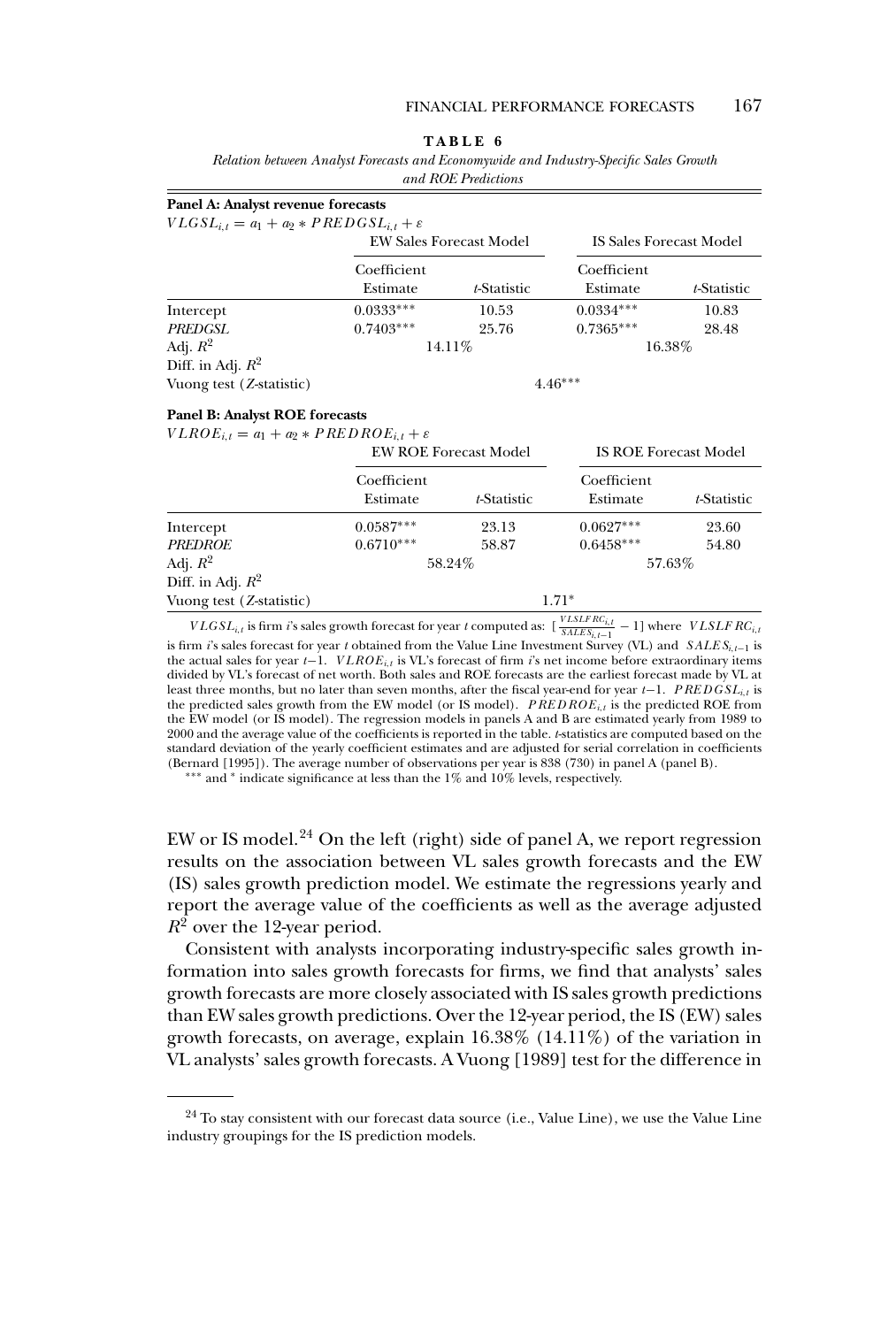adjusted  $R^2$  values between the two models confirms that the explanatory power of the IS model forecasts is significantly greater (at less than the 1% significance level) than that of the EW model forecasts.

In panel B of table 6 we present regression results for forecasts of *ROE*:

$$
VLROE_{i,t} = a_1 + a_2 * PREDROE_{i,t} + \varepsilon_{i,t},
$$

where  $VLROE_{i,t}$  is VL's forecast of net income before extraordinary items divided by VL's forecast of net worth for firm *i* for year *t*; and *PREDROE*<sub>*it*</sub> is the predicted value of ROE from the EW or IS model.

We present regression results of the relation between VL's *ROE* forecasts and predicted*ROE* from the EW (IS) model in the left (right) side of panel B. If analyst forecasts are efficient with respect to ROE information, we expect analysts' *ROE* forecasts to be more closely associated with the EW model *ROE* predictions than the IS model *ROE* predictions. We find that the average adjusted  $R^2$  value is slightly higher for the EW forecast model (58.24%) than for the IS model (57.63%). A Vuong [1989] test of the difference in adjusted  $R^2$  values is marginally significant (at the 10% significance level). Overall, evidence from VL analyst forecasts of sales growth and ROE are consistent with the view that analysts use industry information to forecast firms' sales growth, but not profitability.

## 6.3 ANALYSIS OF INVESTOR EXPECTATIONS OF SALES GROWTH AND PROFITABILITY

Prior research suggests that investors may use financial information less efficiently than analysts (e.g., Abarbanell and Bernard [1992]). Inefficiency in the use of firm and industry information by investors leads to implementable trading strategies that exploit this inefficiency. If investor expectations of year-ahead sales growth (GSL) reflect predictions from the EW model (which is less accurate than the IS model), then buying (selling short) stocks of firms where the IS model predicts higher (lower) sales growth than the EW model should yield positive returns. Similar arguments apply to ROE, where the strategy is to buy (sell short) stocks of firms where the ROE predictions of the EW model are higher (lower) than the IS model. In this section we use an approach similar to Berger and Hann [2003] to examine whether hedge returns to portfolios that exploit the accuracy differences in the two competing GSL and ROE prediction models yield positive abnormal returns in the following 12-month period.

We report the buy-and-hold abnormal returns (*BHAR*) to three trading strategies based on GSL and ROE predictions from the EW and IS models. In the first (second) set of results, we report returns to the strategy based on sales growth (ROE) predictions. We then report the hedge portfolio returns to a strategy based on a combination of the first two strategies, that is, buy and hold (sell short) stocks where the IS model predicts higher (lower) sales growth *and* the EW model predicts higher (lower) ROE than the EW sales growth model and the industry-specific ROE model, respectively. If investors react inefficiently to both GSL and ROE information the third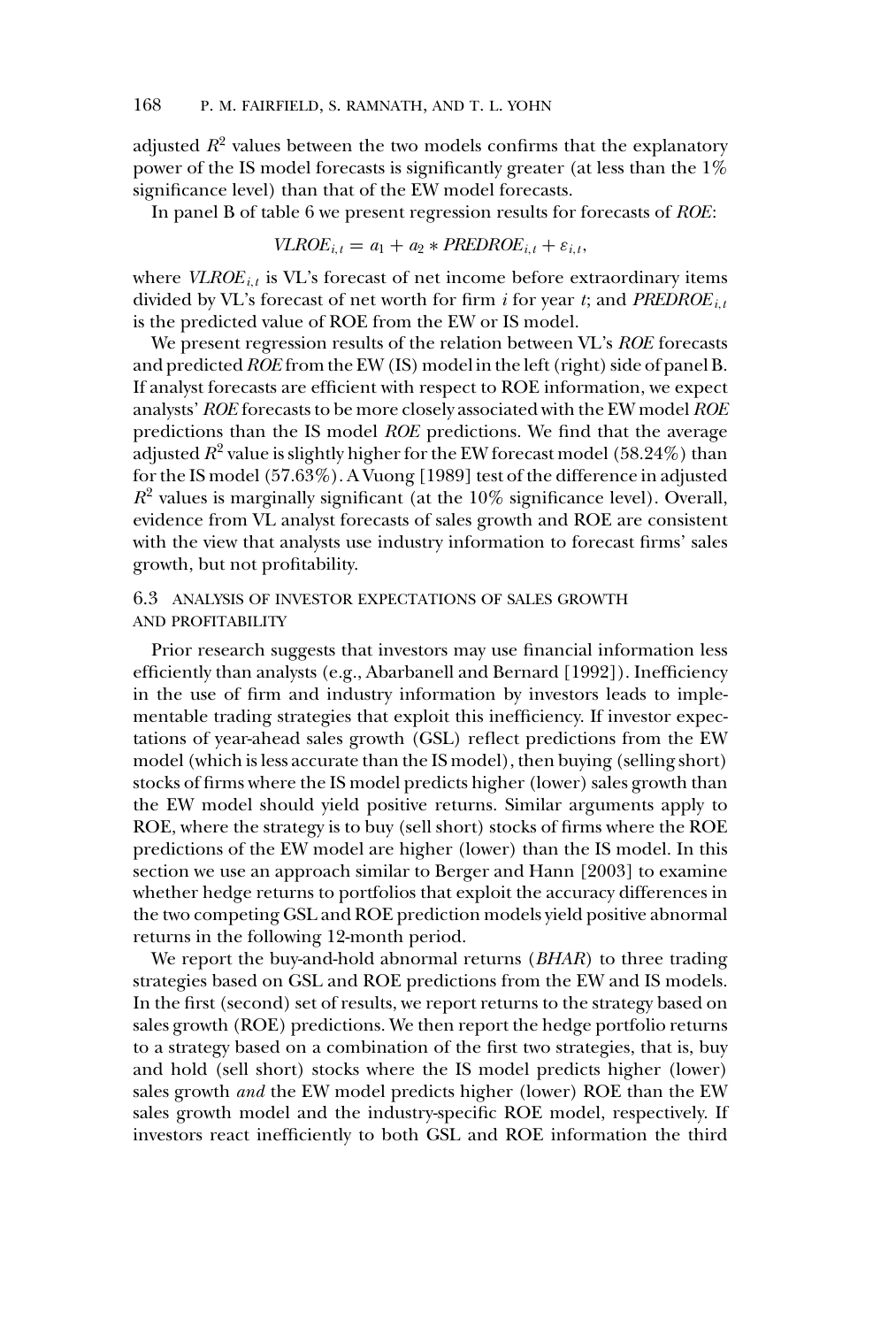strategy should produce returns superior to either the first or the second strategy.

Our return cumulation period starts from the fourth month of year *t* and extends into the third month after fiscal year-end. We use information up to year *t* − 1 in forming our predictions (as detailed in the preceding sections). The 12-month abnormal returns are calculated as:

$$
\prod_{k=1}^{k=12} [1 + R_{i,k}] - \prod_{k=1}^{k=12} [1 + VWRET_k],
$$

where  $R_{i,k}$  is the monthly return for firm *i* and *VWRET<sub>k</sub>* is the value-weighted return for the corresponding month.

We determine hedge portfolio returns by summing up the returns for the long and short portfolios. We compute yearly returns for the long, short, and hedge portfolios and report the mean/median of the 15 yearly returns in table 7. The hedge portfolio returns are positive in general, but not significant at conventional significance levels. $25$  We conclude that investors seem to efficiently use industry-level analyses in forming their sales growth and ROE expectations for the year ahead.

## *7. Additional Analyses*

#### 7.1 ALTERNATIVE INDUSTRY DEFINITIONS

Some researchers have questioned the impact of errors in industry classification on tests of industry influences on firm performance (Bhojraj, Lee, and Oler [2003], Krishnan and Press [2003]). Our findings may be partly attributable to an incorrect classification of firms into industries. In this section we explore the possibility that alternative industry definitions may improve the predictive power of industry-level analyses. Table 8 compares the out-of-sample prediction results for all growth and profitability measures examined previously for four different definitions of industry—NAICS codes, the Fama–French classification system, the industry groups used in VL, and two-digit SIC codes obtained from Compustat.<sup>26</sup>

As with the main tests using GICS codes, we require a minimum of 100 firm-year observations in each industry for every estimation period. This requirement creates some variation in the number of industries included in the tests every year, with fewer (more) industries included in earlier (later) years. In table 8, we first report results from the NAICS classification, where we use the first three digits of the coding scheme (Bhojraj, Lee, and Oler [2003]). We next report results using the Fama–French definition of industry. The Fama–French industry algorithm classifies firms into 48 industry

 $25$  Only the mean return for the ROE-based portfolio (in column 2) is significant (at the 10% level). The median return is not significant even for this portfolio.

 $^{26}$  Although the limitations of SIC codes in identifying related firms are well documented in prior research (see, e.g., Clarke [1989]), we include them here for completeness. In unreported tests, we also use three-digit SIC codes and find no changes in our overall results.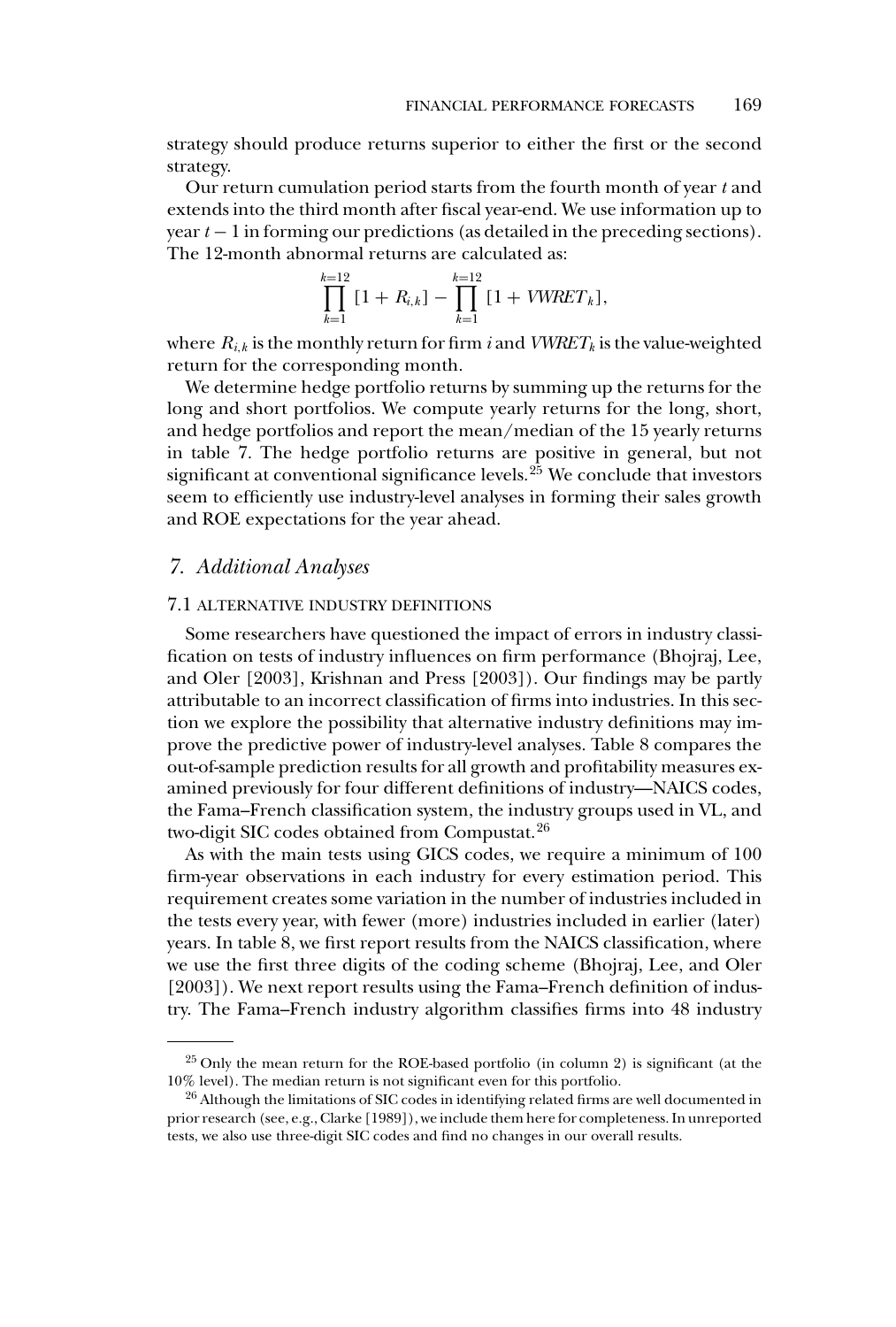Twelve-month abnormal return of trading rule portfolios

|                            | Short: $GSL_{i,l}$ (IS) < $GSL_{i,l}$ (EW)<br>Long: $GSL_{i,t}$ (IS) > $GSL_{i,t}$ (EW) |                 | Short: $ROE_{i,t}$ (EW) $\lt ROE_{i,t}$ (IS)<br>Long: $ROE_{i,t}$ (EW) > $ROE_{i,t}$ (IS) |                 | Short: $GSL_{i,t}$ (IS) < $GSL_{i,t}$ (EW)<br>and $ROE_{i, l}$ (EW) > $ROE_{i, l}$ (IS)<br>and $ROE_{i,i}$ (EW) $\lt ROE_{i,i}$ (IS) |         |
|----------------------------|-----------------------------------------------------------------------------------------|-----------------|-------------------------------------------------------------------------------------------|-----------------|--------------------------------------------------------------------------------------------------------------------------------------|---------|
|                            | 12-Month Return                                                                         | <i>t</i> -Value | 12-Month Return                                                                           | <i>t</i> -Value | 12-Month Return                                                                                                                      | b-Value |
| Hedge portfolio            |                                                                                         |                 |                                                                                           |                 |                                                                                                                                      |         |
| Mean return                | $2.71\%$                                                                                | 0.3660          | $3.42\%$ *                                                                                | 0.0951          | $6.10\%$                                                                                                                             | 0.1828  |
| Median return              | 0.73%                                                                                   | 0.5614          | $1.47\%$                                                                                  | 0.2293          | 3.76%                                                                                                                                | 0.1688  |
| Years positive/negative    | 6/3                                                                                     |                 | $\sqrt{2}$                                                                                |                 | 5/3                                                                                                                                  |         |
| and significant (5% level) |                                                                                         |                 |                                                                                           |                 |                                                                                                                                      |         |
| Short portfolio            |                                                                                         |                 |                                                                                           |                 |                                                                                                                                      |         |
| Mean return                | $-3.63%$                                                                                | 0.4548          | $-3.47\%$                                                                                 | 0.3894          | $-3.17%$                                                                                                                             | 0.4754  |
| Median return              | $4.30\%$                                                                                | 0.6788          | $-4.47%$                                                                                  | 0.4887          | $2.06\%$                                                                                                                             | 0.6387  |
| Long portfolio             |                                                                                         |                 |                                                                                           |                 |                                                                                                                                      |         |
| Mean return                | $6.34\%$                                                                                | 0.1594          | 6.89%                                                                                     | 0.1721          | $9.27\%$ *                                                                                                                           | 0.0986  |
| Median return              | 2.54%                                                                                   | 0.3028          | 4.50%                                                                                     | 0.3303          | $1.94\%$                                                                                                                             | 0.1688  |

using 10 years of prior data (years t=10 to t=1). The return cumulation period begins in the fourth month of fiscal year t and extends into the third month after the end of fiscal<br>year t. The 12-month abnormal returns are using 10 years of prior data (years *t−*10 to *t−*1). The return cumulation period begins in the fourth month of fiscal year *t* and extends into the third month after the end of fiscal year *t*. The 12-month abnormal returns are calculated as.

$$
\prod_{k=1}^{k=12} [1 + R_{i,k}] - \prod_{k=1}^{k=1} [1 + VWRET_k]
$$

 $\overline{n}$ 

where  $R_{ik}$  is the monthly return for firm *i* in month *k* and VWRE  $T_k$  is the value-weighted return for the corresponding month. Returns to the hedge portfolio are the sum of the returns for the long and short portfol *Ri*,*k* is the monthly return for firm *i* in month *k* and *VWRETk* is the value-weighted return for the corresponding month. Returns to the hedge portfolio are the sum of the returns for the long and short portfolios. Returns are computed yearly and the mean/median of the 15 yearly returns is reported in the table. The average number of yearly observations for the *GSL, ROE,* and combined portfolios are 2,143, 2,143, and 1,042, respectively.<br>∗ indicates significance at the 10% level.

 $^*$  indicates significance at the  $10\%$  level.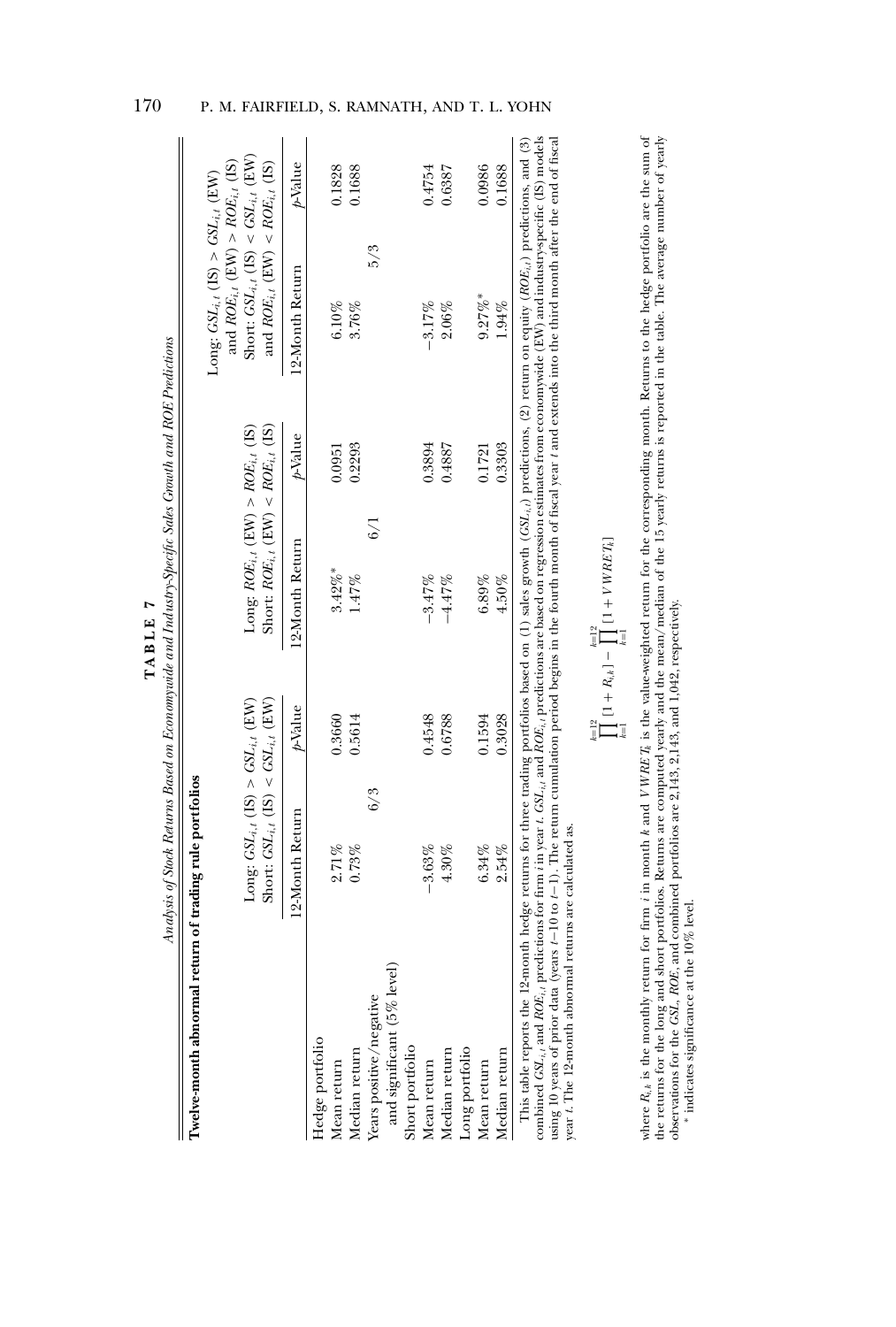|                                                                                                                                                                                                                                                                                                                                                       | <b>NAICS</b>  |        | Fama–French   |        | Value Line    |         | Two-Digit SIC |           |
|-------------------------------------------------------------------------------------------------------------------------------------------------------------------------------------------------------------------------------------------------------------------------------------------------------------------------------------------------------|---------------|--------|---------------|--------|---------------|---------|---------------|-----------|
|                                                                                                                                                                                                                                                                                                                                                       | Mean/Median   | bValue | Mean/Median   | bValue | Mean/Median   | b-Value | Mean/Median   | $b$ Value |
| Panel A: Predicted variable: $GBV_t$                                                                                                                                                                                                                                                                                                                  |               |        |               |        |               |         |               |           |
| Mean improvement                                                                                                                                                                                                                                                                                                                                      | $-0.00036$    | 0.1286 | $-0.00018$    | 0.4995 | $-0.00046$    | 0.3462  | $-0.00052***$ | 0.0326    |
| Median improvement                                                                                                                                                                                                                                                                                                                                    | $-0.00065***$ | 0.0026 | $-0.00014$    | 0.5245 | $-0.00027$    | 0.9780  | $-0.00066***$ | 0.0026    |
| GNOA,<br>Panel B: Predicted variable:                                                                                                                                                                                                                                                                                                                 |               |        |               |        |               |         |               |           |
| Mean improvement                                                                                                                                                                                                                                                                                                                                      | $-0.00033*$   | 0.0779 | $-0.00018$    | 0.1717 | $-0.00044$    | 0.1618  | $-0.00036**$  | 0.0220    |
| Median improvement                                                                                                                                                                                                                                                                                                                                    | $-0.00031**$  | 0.0302 | $-0.00013$    | 0.7197 | $-0.00039$    | 0.2769  | 0.00006       | 0.8040    |
| Panel C: Predicted variable: $GSLt$                                                                                                                                                                                                                                                                                                                   |               |        |               |        |               |         |               |           |
| Mean improvement                                                                                                                                                                                                                                                                                                                                      | 0.00050       | 0.2567 | $0.00091***$  | 0.0049 | $0.00159**$   | 0.0492  | $0.00072***$  | 0.302     |
| Median improvement                                                                                                                                                                                                                                                                                                                                    | 0.00085       | 0.2769 | $0.00093**$   | 0.015  | $0.00148**$   | 0.0302  | $0.00079*$    | 0.0946    |
| Panel D: Predicted variable: $ROE_t$                                                                                                                                                                                                                                                                                                                  |               |        |               |        |               |         |               |           |
| Mean improvement                                                                                                                                                                                                                                                                                                                                      | $-0.00089***$ | 0.0079 | $-0.00082***$ | 0.0035 | $-0.00069**$  | 0.0325  | $-0.00077$ ** | 0.0101    |
| Median improvement                                                                                                                                                                                                                                                                                                                                    | $-0.00078**$  | 0.0302 | $-0.00051***$ | 0.0256 | $-0.00053**$  | 0.0187  | $-0.00083**$  | 0.0222    |
| $RNOA_t$<br>Panel E: Predicted variable:                                                                                                                                                                                                                                                                                                              |               |        |               |        |               |         |               |           |
| Mean improvement                                                                                                                                                                                                                                                                                                                                      | $-0.00043**$  | 0.0408 | $-0.00010$    | 0.5329 | $-0.00073***$ | 0.0063  | $-0.00015$    | 0.4292    |
| Median improvement                                                                                                                                                                                                                                                                                                                                    | $-0.00041$    | 0.1354 | $-0.00001$    | 0.5614 | $-0.00055***$ | 0.0151  | $-0.00004$    | 0.2676    |
| See table 1 for variable definitions. This table reports the mean and median improvement in predictive accuracy using an industry-specific (1S) forecast model versus an<br>economywide (EW) forecast model for different industry definitions. Improvement in accuracy is measured through a matched-pair comparison of the absolute forecast errors |               |        |               |        |               |         |               |           |
| from the IS versus EW model. The mean improvement in accuracy is computed yearly and the reported mean (median) improvement is the mean (median) of the 15 yearly mean                                                                                                                                                                                |               |        |               |        |               |         |               |           |
| improvements. NAICS industries are grouped on the first three digits of the North American Industry Classification System; Fama-French industry groups follow the classification                                                                                                                                                                      |               |        |               |        |               |         |               |           |
| scheme detailed in Fama and French [1997]; Value Line industries are formed using the first three digits of the industry codes assigned by The Value Line Investment Survey;<br>and two diff (Computed) and to form two digit of inducting The minimum (movimum) numbers of inducting in a verse K (KT) for NAID 20.14                                |               |        |               |        |               |         |               |           |

**TABLE 8**

TABLE 8

and two-digit SIC (Compustat) codes are used to form two-digit SIC industries. The minimum (maximum) numbers of industries in a year are 55 (67) for NAICS, 39 (44) for<br>Fama–French, 42 (54) for Value Line, and 47 (55) using and two-digit SIC (Compustat) codes are used to form two-digit SIC industries. The minimum (maximum) numbers of industries in a year are 55 (67) for NAICS, 39 (44) for Fama–French, 42 (54) for Value Line, and 47 (55) using the two-digit SIC codes. Tests of means are based on a *t*-test; tests of medians are based on a Wilcoxon signed rank test. ∗∗∗, ∗∗, and ∗ indicate significance at the 1%, 5%, and 10% levels, respectively.

FINANCIAL PERFORMANCE FORECASTS 171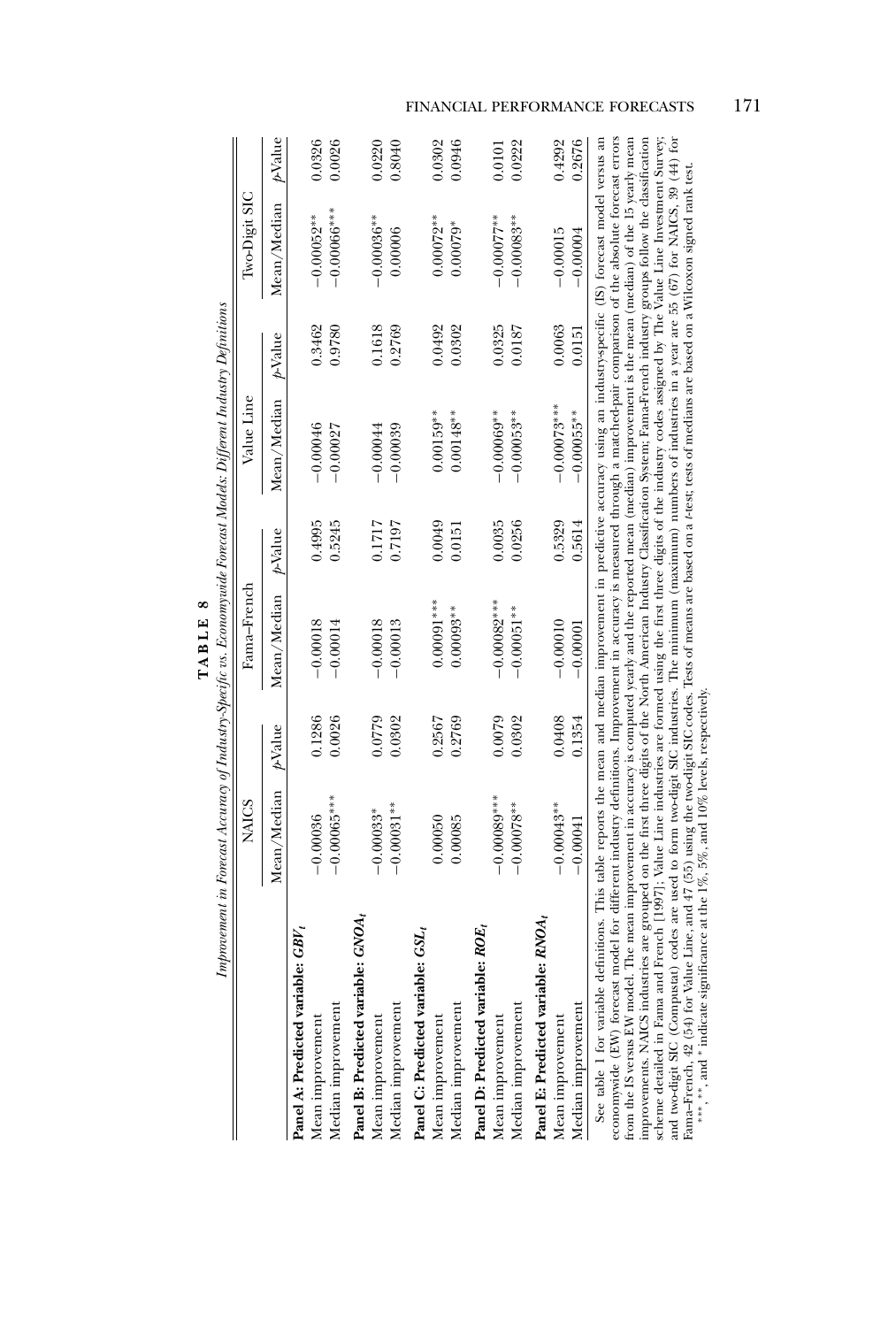#### 172 P. M. FAIRFIELD, S. RAMNATH, AND T. L. YOHN

groupings based on common risk characteristics. We omit four of the original Fama–French industries because firms in these industries are primarily drawn from SIC codes 6000–6999, representing financial firms. We then report results using the Value Line classification. Three-digit Value Line industry codes are available for roughly half the firm-year observations in our sample. Finally, we report forecast improvements from an industry-level analysis using two-digit SIC codes to define industries. The results are generally robust across the different industry classification schemes. Consistent with our primary results, we find that the IS models generally improve forecasts of sales growth one year ahead, but do not improve predictions of the other performance metrics.<sup>27</sup>

#### 7.2 ROBUSTNESS TESTS

Prior research raises the possibility that significant economic differences exist between firms within industries and that even within an industry certain firms may be more alike than others (Caves and Porter [1977], Porter [1979]). Common effects may be more evident in these subgroups than in the industry as a whole. To investigate the robustness of our results to this issue, we group firms within industries based on various firm-level characteristics and repeat our tests for these subgroups. First, based on research showing that firm profitability varies by firm size (Gale [1972]), we divide firms in an industry into large (above median) and small (below median) groups based on sales levels. Second, we explore the possibility that firms may create niches or "subindustries" by electing to operate as low-margin, high-volume producers or high-margin, low-volume producers within an industry. We form two subsets from each industry in each year: (1) firms with asset turnover ratios (ATOs) higher than the industry median ATO combined with profit margins (PMs) lower than the industry median PM and (2) firms with ATOs lower than the industry median ATO combined with PMs higher than the industry median PM. <sup>28</sup> None of these additional tests change the overall conclusion of the paper (these results are available from the authors).

#### 7.3 PREDICTION IMPROVEMENT AND INDUSTRY CHARACTERISTICS

Although, on average, the IS models improve predictive accuracy for sales growth but not for profitability, IS model profitability predictions are more accurate than EW profitability predictions in a few industries. In unreported

 $^{27}\!$  The relative improvement of IS sales growth models for the NAICS grouping is positive but not significant at conventional levels. The Office of Management and Budget [1997, p.3] claims that the NAICS is unique in that "Economic units that have similar *production* processes are classified in the same industry." This focus on production processes rather than product markets may contribute to the poor performance of the NAICS IS models in predicting sales growth.

<sup>&</sup>lt;sup>28</sup> Firms with ATO and PM values that are both above or both below the industry median are excluded from the analysis.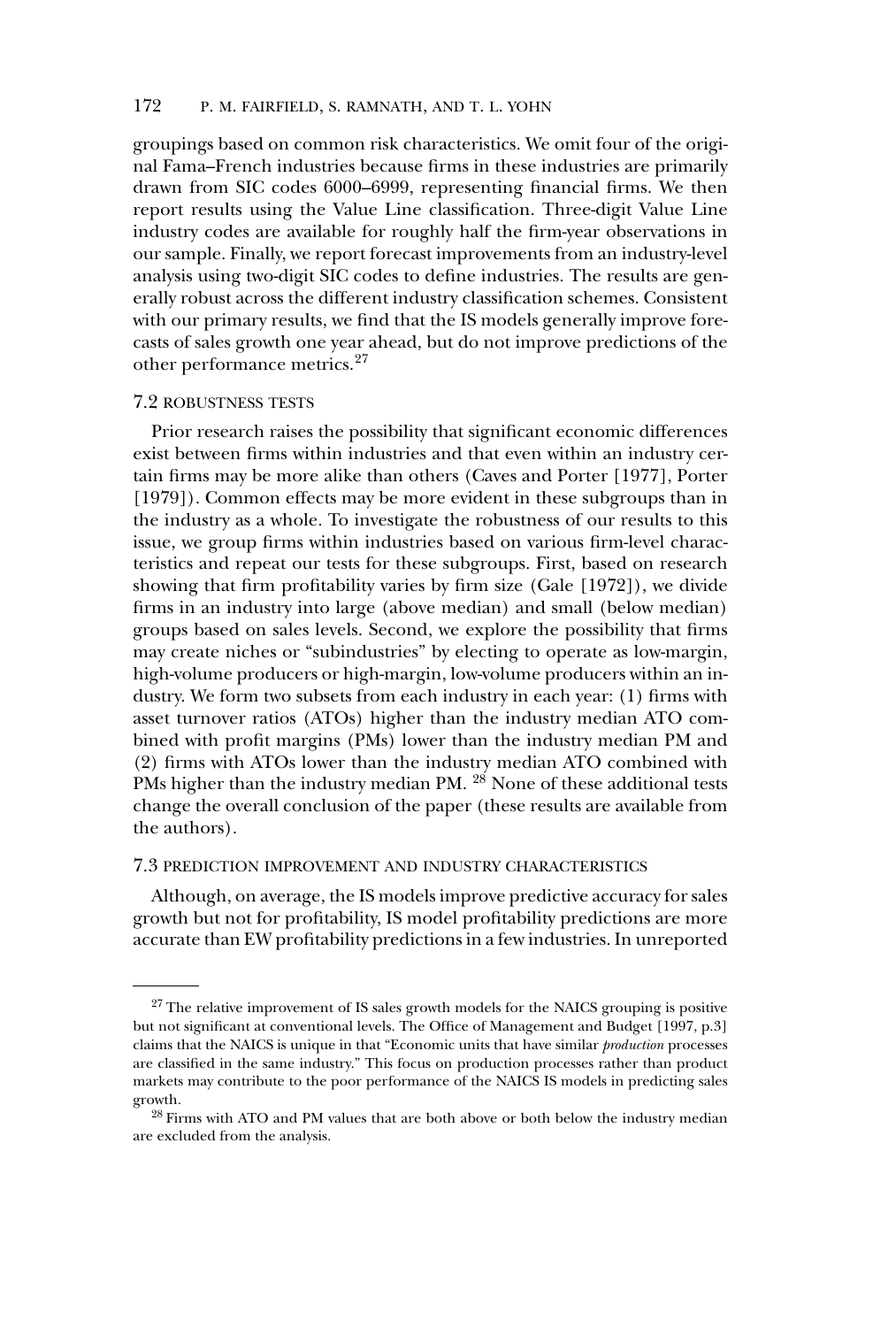tests we examine whether the accuracy of out-of-sample predictions from IS models of ROE and sales growth are associated with industry characteristics. We find that the industry-specific ROE model, although no better than the EW model overall, does perform better in regulated industries, industries with high barriers to entry and industries with larger firms. In contrast, the relative performance of the IS sales growth model is unrelated to these industry characteristics, confirming the pervasive usefulness of the IS model for predicting sales growth. These results reinforce our conclusion that industry-specific analyses are generally useful for predicting sales growth, while they have limited usefulness for predicting profitability.

#### 7.4 IMPLICATIONS FOR RESEARCH ON FORECASTING FUTURE PROFITABILITY

The preceding results suggest that industry benchmarks are no more informative about future firm profitability than are economywide benchmarks. Researchers rely on assumptions about the long-run behavior of firm profitability to forecast future firm performance and, in particular, to estimate the implied cost of capital. For example, Gebhardt, Lee, and Swaminathan [2001] (hereafter, GLS) assume that a firm's forecasted ROE in year  $t + 3$  (year  $t$  is the measurement year) gravitates to the industry benchmark by year *t* + 12. Gode and Mohanram [2003] (hereafter, GM), compare the cost of capital estimates from the GLS model to a second model that also assumes firm profitability regresses to its industry benchmark over time. Both the GLS and GM models define the industry benchmark as the median ROE of all firms in the industry over the prior 10-year period  $(t - 9)$ to *t*). However, the GLS model only includes profitable firm-years over the 10-year period in computing the median, whereas the GM model includes all firm-years. In addition, the GM model sets the industry median equal to the risk-free rate when the industry median is less than the risk-free rate and also caps the industry median at 20%.

In table 9 we evaluate the appropriateness of these assumptions by comparing realized future ROE to current industry and economywide benchmarks at varying time intervals. Given the differences in the industry benchmarks between GM and GLS, we present two sets of comparisons—the percentage of firms whose future ROE is closer to the GLS industry median ROE (*INDGLS*) than to the economywide median ROE (*ECONOMY* ) and the percentage of firms whose future ROE is closer to the GM industry median ROE (*INDGM*) than to the economywide median ROE. Specifically, for every year *t* from 1980 to 1992, we compute the two industry benchmarks discussed above and the median economywide ROE.<sup>29</sup> We then observe the divergence between firms' ROEs and these benchmarks 3, 6, 9, and 12 years ahead.

<sup>29</sup> We compute *INDGM* and *INDGLS* as described in the previous paragraph. *ECONOMY* is the median ROE of all firm-year observations available on Compustat over the prior 10-year period. To maintain consistency with the results reported in GLS and GM, these tests use the Fama–French definition of industry rather than the GICS classification as in previous tables.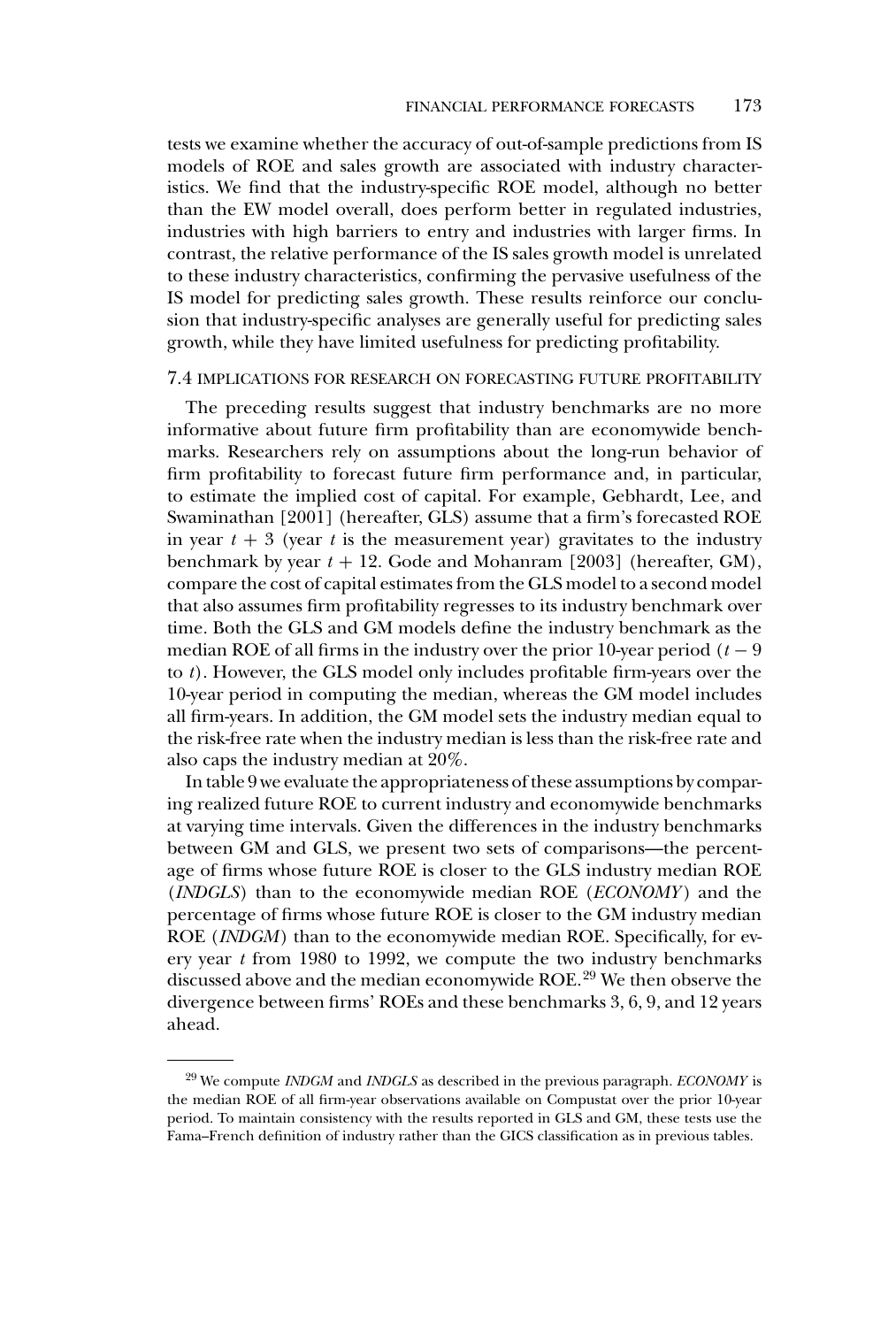#### 174 P. M. FAIRFIELD, S. RAMNATH, AND T. L. YOHN

| $INDGLS_{i,t}$                                                                            |
|-------------------------------------------------------------------------------------------|
| 52.72%*                                                                                   |
| 47.07%                                                                                    |
| 45.85%                                                                                    |
| 46.96%                                                                                    |
| 46.16%                                                                                    |
| Panel B: Percentage of firms closer to industry (GM) and economy benchmarks in year $t+k$ |
|                                                                                           |

| TABLE 9                                                    |  |
|------------------------------------------------------------|--|
| Movement of Firm's ROF Towards Industry/Fconomy Benchmarks |  |

| Panel B: Percentage of firms closer to industry (GM) and economy benchmarks in year $t+k$ |             |               |  |  |
|-------------------------------------------------------------------------------------------|-------------|---------------|--|--|
| Year                                                                                      | $ECONOMY_t$ | $INDGM_{i,t}$ |  |  |
| $\boldsymbol{t}$                                                                          | 44.52%      | 55.48%*       |  |  |
| $t+3$                                                                                     | 50.03%      | 49.97%        |  |  |
| $t+6$                                                                                     | 52.24%*     | 47.76%        |  |  |
| $t+9$                                                                                     | 50.53%      | 49.47%        |  |  |
| $t+12$                                                                                    | $51.90\%$ * | 48.10%        |  |  |

Observations are 11,758 firm-years from 1980 to 1992 with at least 12 years of subsequent financial data on Compustat. Year *t* is the year in which the economy and industry benchmarks are determined. *ECONOMYt* is the median ROE of all firm-year observations available on Compustat over the 10-year period from *t*−9 to *t*. *INDGLSj*,*<sup>t</sup>* is the median ROE using all *profitable* firm-year observations over *t*−9 to *t* for firms in the same Fama–French (Fama and French [1997]) industry *j* as the subject firm (see Gebhardt, Lee, and Swaminathan [2001]). *INDGMj*,*<sup>t</sup>* is the median ROE using *all* firm-year observations over *t*−9 to *t* for firms in the same Fama–French industry *j* as the subject firm. For *INDGMj*,*<sup>t</sup>* , industries with ROE lower than the risk-free rate (10-year Treasury bond yield for that year) are set equal to the risk-free rate; industries with ROE greater than 20% are set equal to 20% (see Gode and Mohanram [2003]).

In year  $t + k$  firm *i*'s ROE is determined to be closer to benchmark *X* than benchmark *Y*, if  $|ROE_{i,t+k} - X_t| < |ROE_{i,t+k} - Y_t|$ , \* indicates that the frequency of observations is greater than by chance  $(p = 0.5)$  at less than the 1% significance level.

In total, 11,758 firm-years from 1980 to 1992 have sufficient data over the subsequent 12 years for the tests. Panel A of table 9 reports the comparison between *INDGLS* and *ECONOMY* . At time *t,* the year in which we determine the benchmarks, firms are closer to the GLS industry benchmark than to the economywide benchmark. This is anticipated—there is a contemporaneous association between industry median ROE and the individual member firms' ROE. However, in all subsequent comparisons, from year  $t + 3$  to  $t + 12$ , significantly more firms have realized ROEs that are closer to *ECONOMY* than to *INDGLS*. The assumption of firm ROE gravitating to industry benchmarks does not hold, on average, when we use the GLS industry definition.

Panel B reports the same comparisons using the GM definition of industry. Again, in year *t*, significantly more firms have ROEs that are closer to the industry benchmark than to the economywide benchmark. By year  $t + 3$ , however, there is no significant difference between the percentage of firms whose ROEs are closer to *INDGM* versus *ECONOMY* . In subsequent years, more firms are closer to the economywide benchmark than to *INDGM*, although the difference is not significant in year  $t + 9$  at conventional significance levels.

The results in table 9 are consistent with the previous results reported in the paper, and suggest that industry-specific reversion in profitability such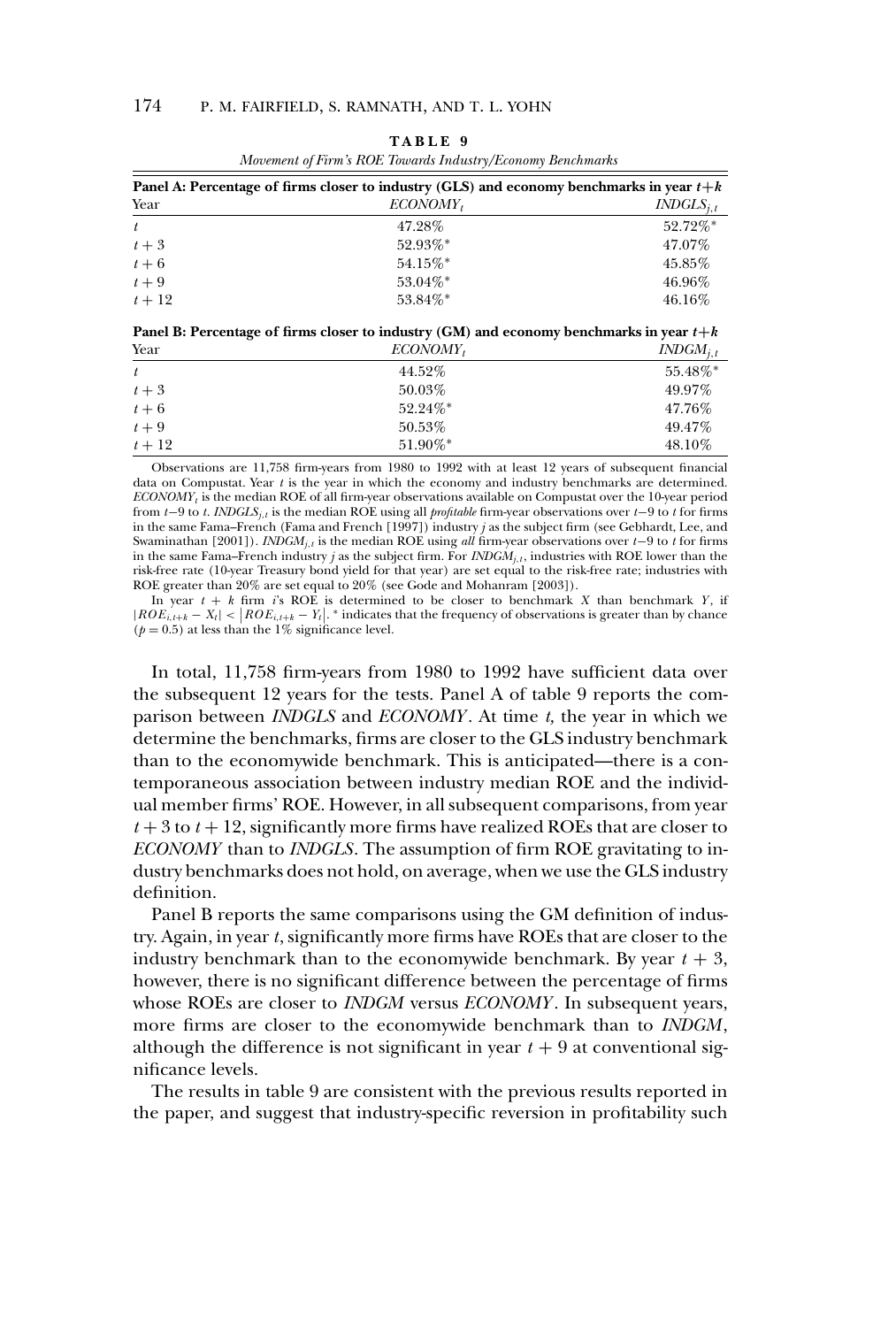as that assumed in GLS and GM does not, on average, accurately describe the evolution of firm profitability over time. Consequently, forecast models assuming industry-specific mean reversion induce a systematic bias in terminal value estimates, resulting in biased cost of capital estimates. To illustrate, if we use the General Motors example from appendix A (p. 173) of the GLS paper, but assume that over the subsequent 12 years General Motors' ROE fades to the 1995 economywide median of 10.82%, rather than to the industry-specific target of 16% assumed by GLS, the implied cost of capital for General Motors changes to 11.31%. This is substantially lower than their 13.94% implied cost of capital in GLS. In general, assuming that firm profitability reverts to industry-specific benchmarks in the long run leads to systematically higher (lower) cost of capital estimates for firms in more (less) profitable industries.

#### *8. Summary and Conclusions*

In this paper we provide evidence on the relative performance of mean reverting models at the industry and economywide levels. We find that industry-level analyses are incrementally informative in forecasting growth metrics, but they do not improve forecasts of profitability metrics.

Our results contribute to the literature on the influence of industry membership on firm performance. Prior research suggests that industry membership is an important factor in explaining cross-sectional differences in firm performance. However, our results cast doubt on the usefulness of industry analyses in a generalized forecasting context for predicting firm profitability. Our results also raise questions about the common research practice of using industry benchmarks as targets to which firm profitability converges. The evidence also suggests that commonly used industry controls may be more appropriate for growth metrics than for profitability metrics. We also contribute to the literature on analyst forecasts by demonstrating an association between industry membership and analysts' sales forecasts, but not profitability forecasts. Finally, our findings provide guidance to researchers and analysts on using industry level models to improve forecasts of firm performance.

Because the objective of this paper is to investigate whether IS mean reversion models improve predictions of firm performance over EW models, we cannot rule out other possible contributions of industry membership to predictions of firm performance. It is possible that forecast errors can be reduced by fitting unique prediction models to each industry or by adding other information in the prediction model. We also note that different components of income, for example, gross margins or selling, general, and administrative (SG&A) expenses, may reveal significant industry effects, even when overall profitability does not. In addition, industry membership might play an important role in explaining segment performance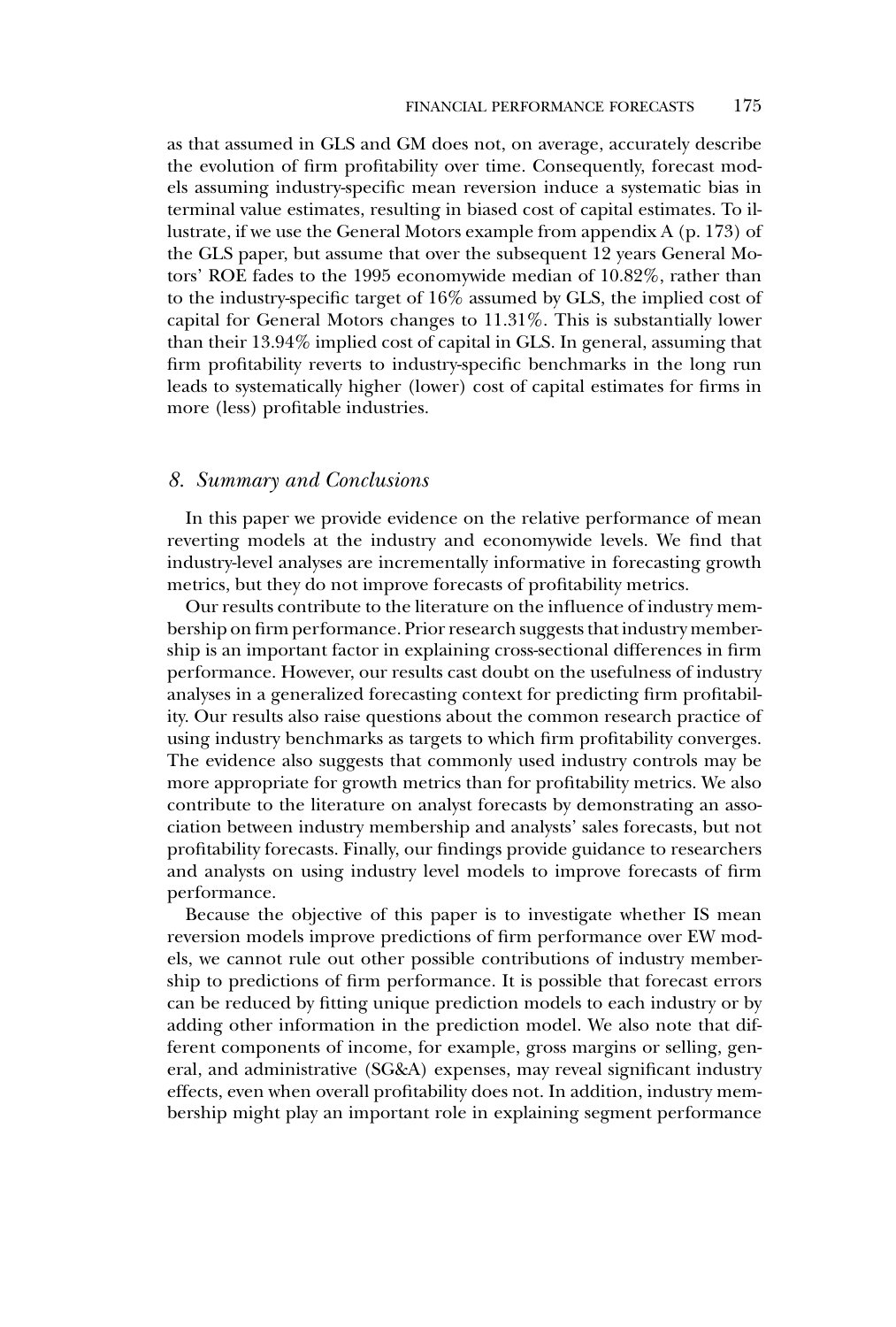rather than firm performance.<sup>30</sup> We leave these questions to future research.

#### **REFERENCES**

- ABARBANELL, J., AND V. L. BERNARD. "Tests of Analysts' Overreaction/Underreaction to Earnings Information as an Explanation for Anomalous Stock Price Behavior." *Journal of Finance* 47 (1992): 1181–207.
- BAIN, J. S. "Relation of Profit Rate to Industry Concentration: American Manufacturing 1936– 1940." *The Quarterly Journal of Economics* 65 (1951): 293–324.
- BANKER, R. D., AND L. CHEN. "Predicting Earnings Using a Model Based on Cost Variability and Cost Stickiness." *The Accounting Review* 81 (2006): 285–307.

BARBER, B., AND J. LYON. "Detecting Abnormal Operating Performance: The Empirical Power and Specification of Test Statistics." *Journal of Financial Economics* 41 (1996): 359–99.

BERGER, P. G., AND R. HANN. "The Impact of SFAS No. 131 on Information and Monitoring." *Journal of Accounting Research* 41 (2003): 163–223.

BERNARD, V. L. "The Feltham-Ohlson Framework: Implications for Empiricists." *Contemporary Accounting Research* 11 (1995): 733–47.

BHOJRAJ, S.; C. LEE; AND D. OLER. "What's My Line? A Comparison of Industry Classification Schemes for Capital Markets Research." *Journal of Accounting Research* 41 (2003): 745–74.

- BOTOSAN, C., AND M. PLUMLEE. "Assessing Alternative Proxies for the Expected Risk Premium." *The Accounting Review* 80 (2005): 21–53.
- BROWN, L. D. "Earnings Forecasting Research: Its Implications for Capital Markets Research." *International Journal of Forecasting* 9 (1993): 295–320.
- BROWN, P., AND R. BALL. "Some Preliminary Findings on the Association Between the Earnings of a Firm, Its Industry, and the Economy." *Journal of Accounting Research* 5 (1967): 55–77.
- CAVES, R. E., AND M. E. PORTER. "From Barriers to Entry to Mobility Barriers: Conjectural Decisions and Contrived Deterrence to New Competition." *The Quarterly Journal of Economics* 91 (1977): 241–62.
- CHENG, Q. "What Determines Residual Income?" *The Accounting Review* 80 (2005): 85–112.

CLARKE, R. N. "SICs as Delineators of Economic Markets." *Journal of Business* 62 (1989): 17–31.

- COLLINS, D. W. "Predicting Earnings with Sub-Entity Data: Some Further Evidence." *Journal of Accounting Research* 14 (1976): 163–77.
- CUBBIN, J., AND P. GEROSKI. "The Convergence of Profits in the Long Run: Inter-Firm and Inter-Industry Comparisons." *The Journal of Industrial Economics* 35 (1987): 427–42.
- DEMSETZ, H. "Industry Structure, Market Rivalry and Public Policy." *Journal of Law and Economics* 16 (1973): 1–10.
- ERTIMUR, Y.; J. LIVNAT; AND M. MARTIKAINEN. "Differential Market Reactions to Revenue and Expense Surprises." *Review of Accounting Studies* 8 (2003): 185–211,

FAIRFIELD, P.; R. SWEENEY; AND T. YOHN. "Accounting Classification and the Predictive Content of Earnings." *The Accounting Review* (1996): 337–56.

- FAIRFIELD, P., AND T. YOHN. "Using Asset Turnover and Profit Margin to Forecast Changes in Profitability." *Review of Accounting Studies* 6 (2001): 371–86.
- FAMA, E. F., AND K. FRENCH. "Industry Costs of Equity." *Journal of Financial Economics* 43 (1997): 153–93.
- FAMA, E. F., AND K. FRENCH. "Forecasting Profitability and Earnings." *The Journal of Business* 73 (2000): 161–75.
- FAMA, E. F., AND J. D. MACBETH. "Risk, Return and Equilibrium: Empirical Tests." *Journal of Political Economy* 81 (1973): 607–36.

 $^\mathrm{30}$  However, prior research examining segment revenue and profit disclosures finds that the use of segment revenue data improves revenue forecast accuracy, but does not find improvements in earnings forecast accuracy using segment-level earnings data (Kinney [1971], Collins [1976]).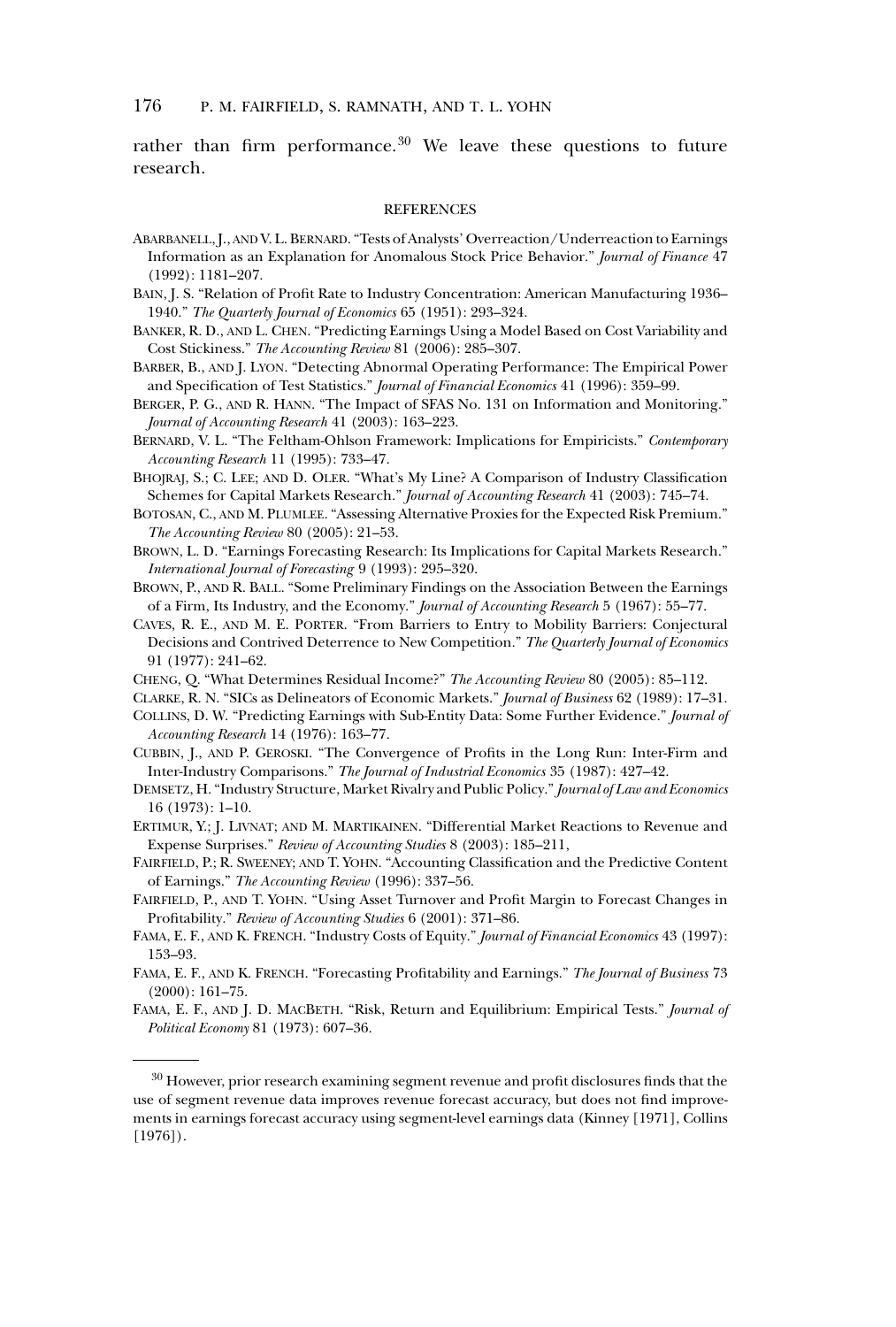- FELTHAM, G., AND J. OHLSON. "Valuation and Clean Surplus Accounting for Operating and Financial Activities." *Contemporary Accounting Research* 11 (1995): 689–731.
- FREEMAN, R.; J. OHLSON; AND S. PENMAN. "Book Rate of Return and the Prediction of Earnings Changes." *Journal of Accounting Research* 20 (1982): 639–53.
- GALE, B. "Market Share and Rate of Return." *The Review of Economics and Statistics* 54 (1972): 412–23.
- GEBHARDT, W.; C. LEE; AND B. SWAMINATHAN. "Toward an Implied Cost of Capital." *Journal of Accounting Research* 39 (2001): 135–76.
- GIVOLY, D.; C. HAYN; AND J. D'SOUZA. "Measurement Errors and the Information Content of Segment Reporting." *Review of Accounting Studies* 4 (1999): 15–43.
- GODE, D., AND P. MOHANRAM. "Inferring the Cost of Capital Using the Ohlson-Juettner Model." *Review of Accounting Studies* 8 (2003): 399–431.
- KING, B. F. "Market and Industry Factors in Stock Price Behavior." *The Journal of Business* 39 (1966): 139–90.
- KINNEY, W. R., JR. "Predicting Earnings: Entity Versus Subentity Data." *Journal of Accounting Research* 9 (1971): 127–36.
- KOTHARI, S. P. "Capital Markets Research in Accounting." *Journal of Accounting & Economics* 31 (2001): 105–231.
- KOTHARI, S. P.; A. J. LEONE; AND C. E. WASLEY. "Performance Matched Discretionary Accruals." *Journal of Accounting & Economics* 39 (2005): 163–97.
- KRISHNAN, J., AND E. PRESS. "The North American Industry Classification System and Its Implications for Accounting Research." *Contemporary Accounting Research* 20 (2003): 685–717.
- LIPPMAN, S. A.; K. F. MCCARDLE; AND R. P. RUMELT. "Heterogeneity Under Competition." *Economic Inquiry* 29 (1991): 774–82.
- LUNDHOLM, R., AND R. SLOAN, *Equity Valuation and Analysis*, Second edition. New York: McGraw-Hill Irwin, 2007.
- MACKAY, P., AND G. M. PHILLIPS. "How Does Industry Affect Firm Financial Structure?" *Review of Financial Studies* 18 (2005): 1433–66.
- MANN, H. M. "Seller Concentration, Barriers to Entry, and Rates of Return in Thirty Industries, 1950–1960." *The Review of Economics and Statistics* 48 (1966): 296–307.
- MAURI, A. J., AND M. P. MICHAELS. "Firm and Industry Effects Within Strategic Management: An Empirical Examination." *Strategic Management Journal* 19 (1998): 211–9.
- MEYERS, S. L. "A Re-examination of Market and Industry Factors in Stock Price Behavior." *The Journal of Finance* 28 (1973): 695–705.
- MILLS, D. E., AND L. SCHUMANN. "Industry Structure with Fluctuating Demand." *The American Economic Review* 75 (1985): 758–67.
- MUELLER, D. C., AND B. RAUNIG. "Heterogeneities Within Industries and Structure-Performance Models." *Review of Industrial Organization* 15 (1999): 303–20.
- NISSIM, D., AND S. PENMAN. "Ratio Analysis and Equity Valuation: From Research to Practice." *Review of Accounting Studies* 6 (2001): 109–54.
- OFFICE OF MANAGEMENT AND BUDGET. *North American Industry Classification System: United States*. Lanham, MD: Bernan Press, 1997.
- OHLSON, J. "Earnings, Book Values, and Dividends in Security Valuation." *Contemporary Accounting Research* 11 (1995): 661–87.
- OHLSON, J., AND B. JUETTNER-NAUROTH. "Expected EPS and EPS Growth as Determinants of Value." *Review of Accounting Studies* 10 (2005): 349–65.
- PENMAN, S. *Financial Statement Analysis and Security Valuation*, Third edition. New York: McGraw-Hill Irwin, 2007.
- PORTER, M. E. "The Structure Within Industries and Companies' Performance." *The Review of Economics and Statistics* 61 (1979): 214–27.
- RUMELT, R. P. "How Much Does Industry Matter?" *Strategic Management Journal* 12 (1991): 167–85.
- SCHMALENSEE, R. "Do Markets Differ Much?" *The American Economic Review* 75 (1985): 341–51.
- SOLIMAN, M. "Using Industry-Adjusted DuPont Analysis to Predict Future Profitability and Returns." Working paper, University of Michigan, 2005.